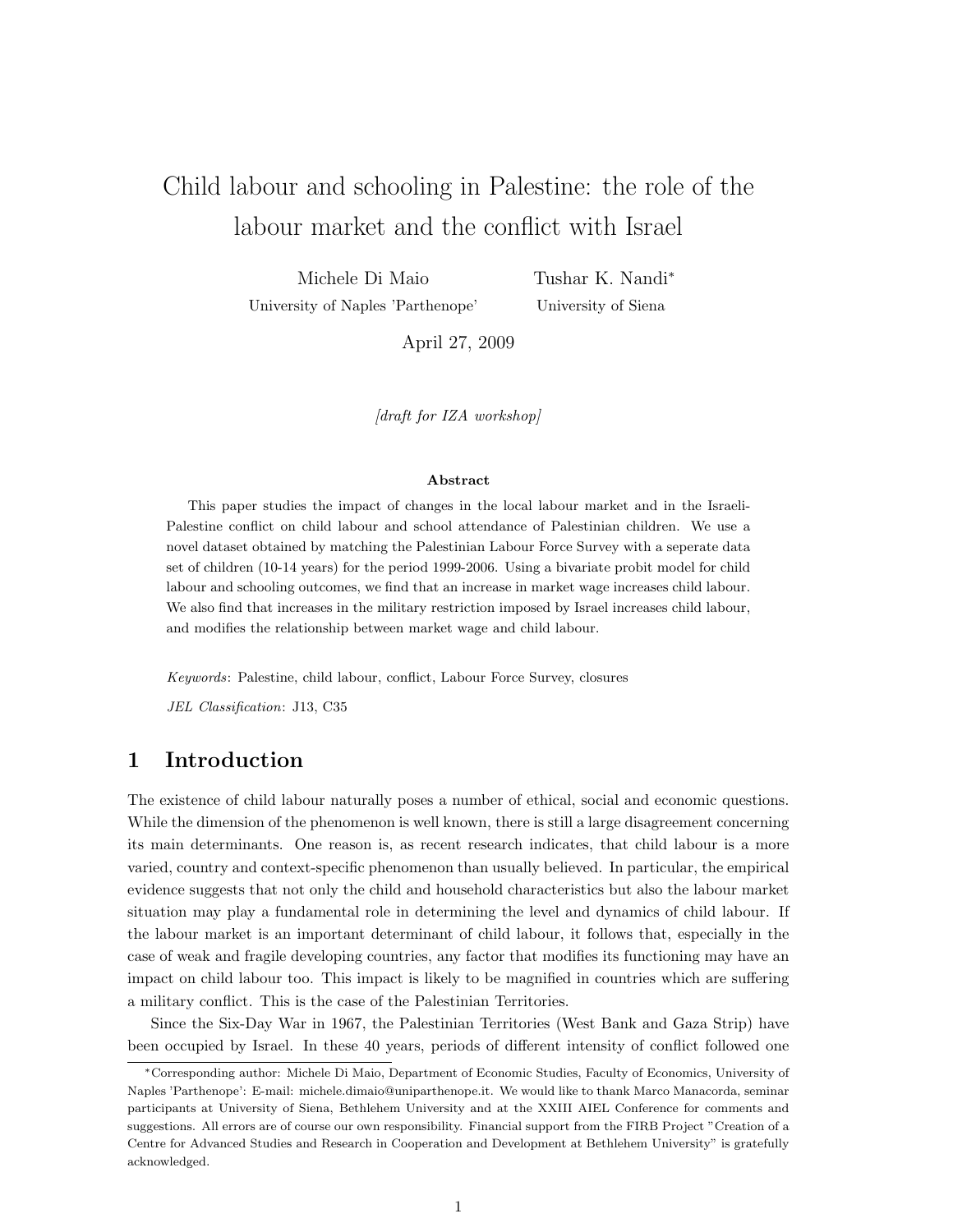after other. After a decade of (relative) amelioration of the economic and political situation during the 90's, the situation had dramatically worsen since the so-called Second Intifada that began in September 2000. In fact, in response to the Second Intifada, Israel started increasingly imposing on Palestinian workers a number of mobility restrictions through different means: closures, curfews and sieges.[1](#page-1-0) The effects of these Israeli military interventions on the Palestinian economy have recently been analyzed by both academics and international agencies. In particular, all these contributions document a large effect of the number of closure days on the performance of the Palestinian labour market.

The starting point of the present paper is the presumption that these effects are likely to reverberate on the child labour market dynamics. In fact, the child labour literature has increasingly emphasized that child labour and schooling decision are strongly related not only to the dynamics of household income but also to the evolution of labour market opportunities. Given the recent evidence that labour market opportunities in Palestine have also been affected by the Israeli military activity, in this paper we ask two main questions. First, are changes in labour market opportunities and in the intensity of the conflict with Israel related to child labour and schooling in Palestine? Second, does the number of closure days have an effect on the relationship between changes in labour market conditions and child labour (and schooling) in Palestine?

In this paper, we analyze the determinants of Palestinian child labour and school attendance for 10-14 years old children during the period 1999-2006. We use a unique dataset obtained by merging information from the Palestinian Labour Force Survey and a separate data on 10-14 years old children, both provided by the Palestinian Central Bureau of Statistics (PCBS). In addition we use time-serie data on the number of closure days for the same period. We use information on a number of individual, household and district characteristics as controls in studying how the characteristics of the labour market and the intensity of the Israeli military activity are related to child labour and schooling in Palestine.

From a theoretical point of view, a change in labor market opportunities is predicted to have two opposite effects on child labour (and schooling): the income and the substitution effect. If the child works for reaching a given level of consumption, a decrease in the (low-skilled) market wage (which is assumed to be the relevant market wage for children) will make her to work more (income effect). But, at the same time, a lower wage induces the child to work less since the opportunity cost of not working has decreased (*substitution effect*). Thus it is an empirical question which of the two effects prevails. Yet, given the peculiar Palestine situation, the analysis of the relationship between changes in the labour market conditions and child labour and schooling naturally calls for an additional element to be introduced, i.e. the conflict with Israel. In fact the conflict may well have an impact on child labour either directly or through its impact on the local wages. Thus we want to determine whether the response of children's time allocation to the local labor market condition changes due to the conflict. In this sense our analysis is close to the ones in which economic shocks are considered as additional elements in the analysis of children's time allocation decision. In our case the shock is the prohibition to Palestinian workers to enter Israel because of closures.

Our results clearly show that 1) the probability of child labour is strongly correlated with the labour market opportunities measured by the market wage. This can also be interpreted as evidence that an important determinants of child labour is the opportunity cost of not working. 2) the relationship between market wage and the probability of child labour is positive in West

<span id="page-1-0"></span><sup>1</sup>Closure consists of banning the movement of labor and goods between the Occupied Territories and Israel, as well as between, and within, the West Bank and the Gaza Strip. Siege implies the the closing off of a town for a length of time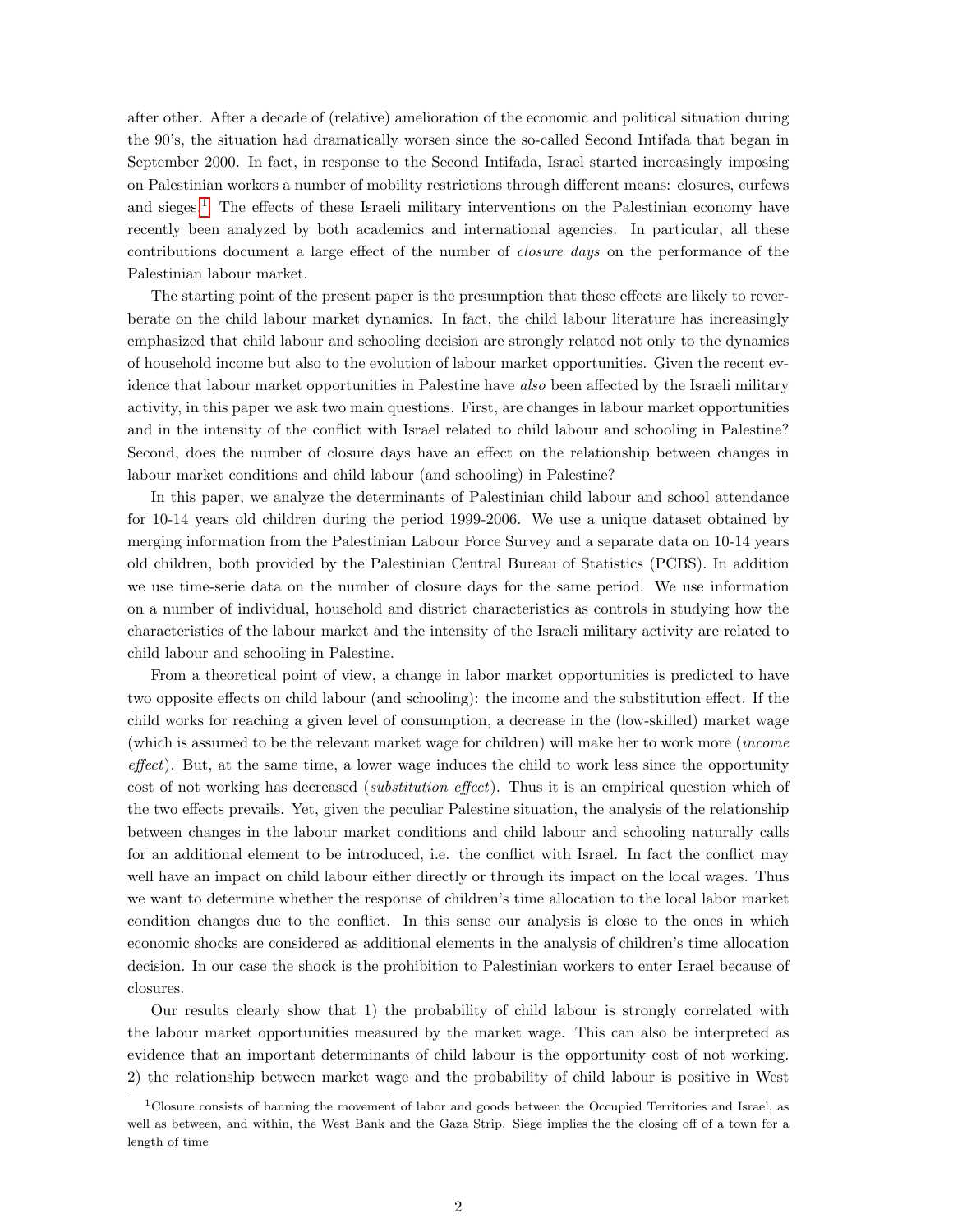Bank, i.e. the substitution effect prevails; 3) conflict - measured by closure days - has a direct positive effect on the probability of child labour in West Bank; 4) the conflict also modifies the relationship between the opportunity cost of not working and child labour decision. Indeed when closure are in place the lower the market wage the higher child labour, suggesting that during the conflict periods the income effect prevails.

Our paper is one of the few contributions in the child labour literature that focuses on the characteristics of labour market rather than on household income as a possible determinant of child labour and schooling. To the best of our knowledge this is also the first paper that, using data for several years, analyzes how child labour and schooling in Palestine are affected by the intensity of the conflict and how closures impact on the relation between the labour market and child labour.[2](#page-2-0)

The paper is structured as follows. In the next section, we briefly review the two main strands of the literature that are relevant to the present paper. In Section [3](#page-4-0) we describe our dataset and the characteristics of child labour and school attendance in Palestine. Section [4](#page-7-0) presents the econometric model and the set of variables we use in our estimation. Section [5](#page-10-0) describes the results, and provides our interpretation. Section [6](#page-17-0) concludes the paper.

## 2 Child labour, labour market opportunities and the conflict

This section reviews the two strands of literature that form the conceptual basis of our analysis. The first concerns the interaction between child labour and labour market in developing countries. The second is related to the analysis of the evolution of the Palestinian labour market and how it has been affected by the conflict with Israel.

Child labour and labour market opportunities Until recently, most of the analysis of child labor has focused on testing the 'luxury axiom' introduced by Basu and Van (1998) which states that parents send their children to work when household income is low. While the luxury axiom is considered the reference point in the theoretical literature, there is no consensus in the empirical literature on the relationship between poverty and child labour (Dar *et al.* 2002).<sup>[3](#page-2-1)</sup>

In fact, although child labour is probably a positive function of household poverty, it is also likely to be determined by other socio-economic factors: access to school, intergenerational expectations, inequality and employment opportunities. Indeed all these elements have been shown to be important components in explaining child labour (Bhatty, 1998; Ahmed, 1999; and Lieten, 2000). In particular, recent research has focused on the effect of opportunities provided by labour market as measured by the market wage. From a theoretical point of view there are two effects that are in place when wages change: the income and the substitution effect. The former prevails when a higher wage reduces child labour. The latter prevail when an increase in wage induce a child to work more since the opportunity cost of not working is decreased (own price effect).

Empirical evidence from developing countries reveals the dominance of own price effect over income effect. Levison (1991) and Barros *et al.* (1999) find that child labour in Brazil is higher in

<span id="page-2-0"></span><sup>2</sup>Al Kafri (2003) analyzes child labour and schooling decision in Palestine comparing 2000 and 2001 (i.e. before and after the Second Intifada) focusing on supply factors at the household level. However, his analysis does not include household income, the market wage and closure days as explanatory variables. The results of the sequentialresponse model show an increase in the probability for male child to go to work and for female child to leave school following the beginning of the Second Intifada.

<span id="page-2-1"></span><sup>&</sup>lt;sup>3</sup>Studies finding a negative relationship between household income or poverty and child labour are Jensen and Nielsen (1997), Sakellariou and Lall (1999), Levison et al. (2001) and Ray (2000a).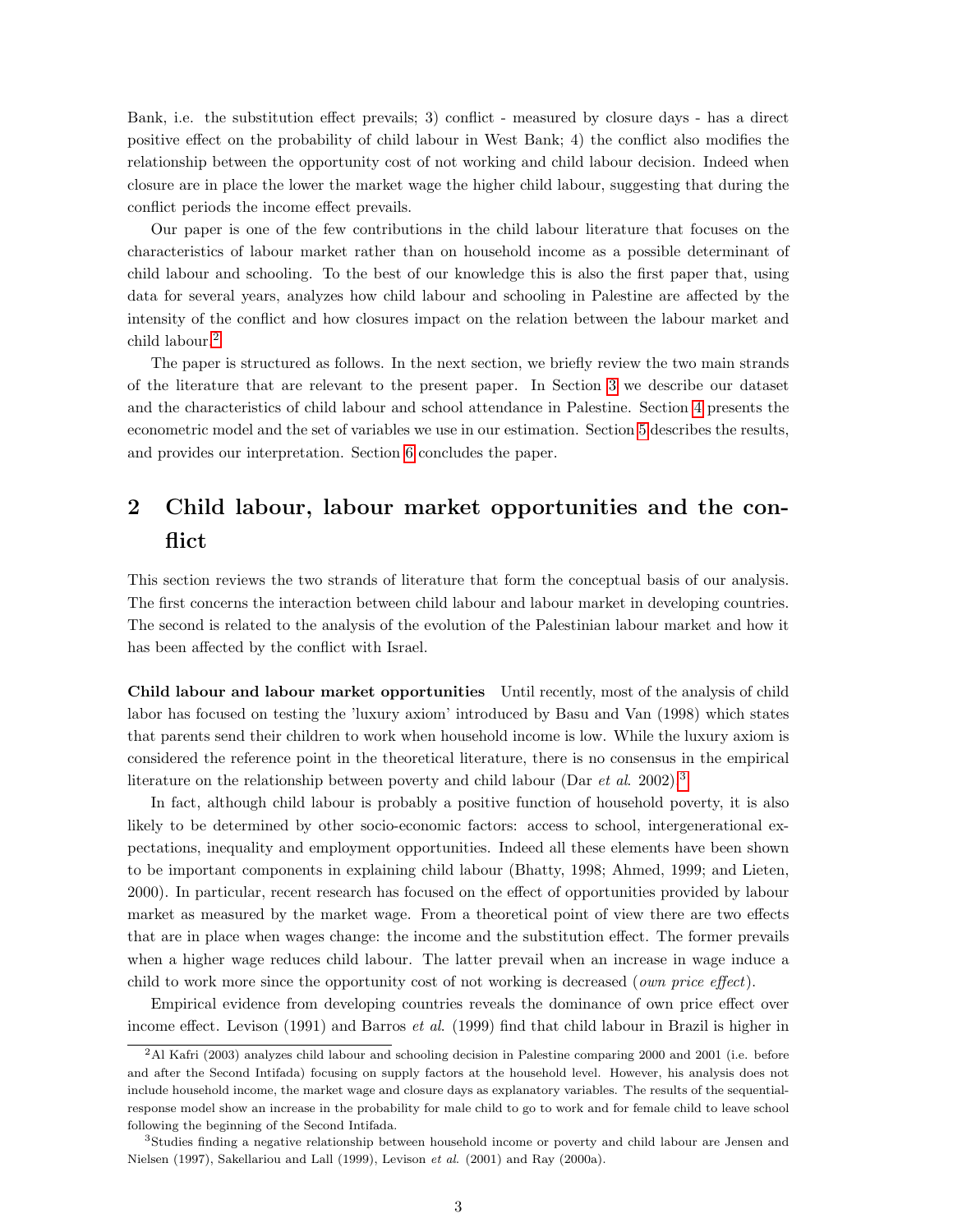high income cities with thriving labour markets than in cities with highest poverty rates. Empirical measurement of the own price elasticity is often difficult because of limited data on children's wage. In order to circumvent this data problem, empirical researchers often resort to the expected or estimated wage as a proxy for opportunity cost (Amin et al. 2006; Barros et al. 1999; Diamond and Fayed 1997; Kassouf 1998). A few studies analyzes the relationship between adult labour market and child labour using micro data. Ray (2000b) uses the highest wage earned by household members to analyze the impact of poverty on child labour. He finds that the responsiveness of hours of child labor to changes in adult wages differs in Peru and Pakistan. Moreover the interaction between men's and children's labor markets is different from the interaction between women's and children's labor markets. Duryea and Arends-Kuennings (2003) analyze child labour and schooling decision in Brazil using a dataset comprising repeated cross-sections covering 1977-1998. They use aggregate measure of market wage in order to capture the effect of changes in labour market opportunities on child labour and schooling. They find that market wage of low-skilled workers (a proxy for child's opportunity cost of not working) has a positive and significant effect on child labour while increase in family income reduces child labour. Wahba (2006) uses individual data from the 1988 Egypt's Labour Force Survey to study the sensitivity of household supply of child labour to adult market wages. She finds that higher the adult male and female provincial wages relative to the national average, lower is the probability of child labour.

All these studies thus point to two facts. First, a strong individual country effect seems to be present (Dar et al., 2002; Ray, 2000a). Second, child labor responds to the availability of jobs and to the opportunity cost of not working.

<span id="page-3-2"></span>Child labour and the closure of Israel-Palestine borders Palestine is an interesting country to be studied for both its political relevance and its unique economic features. The Palestinian economy is characterized by a peculiar labour market: Palestinian unemployment and domestic wage have long strongly responded to job opportunities and wage dynamics in Israel (Angrist 1995, 1996; Kadri and MacMillen, 1998; Sayre  $2001$ <sup>[4](#page-3-0)</sup>. This is not surprising considering that by the late 1990s - under conditions of relatively open but controlled borders - more than one-fifth of the total labor force was commuting daily to Israel (Ruppert Bulmer, 2003).

The recent re-surge of Palestine-Israel conflict, started by the Second Intifada in September 2000, has added another dimension of complexity to the dynamics of the Palestinian labour market. While the prohibition to enter Israel for Palestinians without a special work permit has been there since the beginning of the  $90s^5$  $90s^5$ , the closures that prohibit the movement of all Palestinians, including authorized workers, between the Palestinian Territories and Israel are now increasingly used (together with a number of other measures) in order to militarily control the area.

The closure of borders is intended to be a security measure taken in the presence of surges, or expected surges, in the Israeli-Palestinian conflict (Miaari and Sauer, 2006). But their effects obviously are much more pervasive. Recently academic researchers, international agencies and NGOs have documented how the closures have impacted the Palestinian economy (see for instance B'Tselem, 2007; OCHA, 2007; PCBS, 2001; United Nations, 2002; World Bank, 2003). In particular, academic research has mostly focused on measuring the effect of changes in the number of closure days on the performance of the Palestinian labour market. The reason is twofold. First, the labour market is the part of the economy expected to be affected the most by these measures since closures have a direct impact on Palestinian workers employment opportunities. Second, the

<span id="page-3-1"></span><span id="page-3-0"></span><sup>4</sup>See also Elkhafif and Daoud (2005), Farsakh, L. (2002), Saleh (2004), Shaban (1993).

<sup>5</sup>Until the late 1980s, Palestinians and Israelis could move freely between each other's territories. Israel introduced permit requirements in 1991 to control the movements of Palestinian workers. After the 1993 Oslo Accords permit controls and other mobility restrictions (i.e., temporary border closures) were started to be strictly enforced.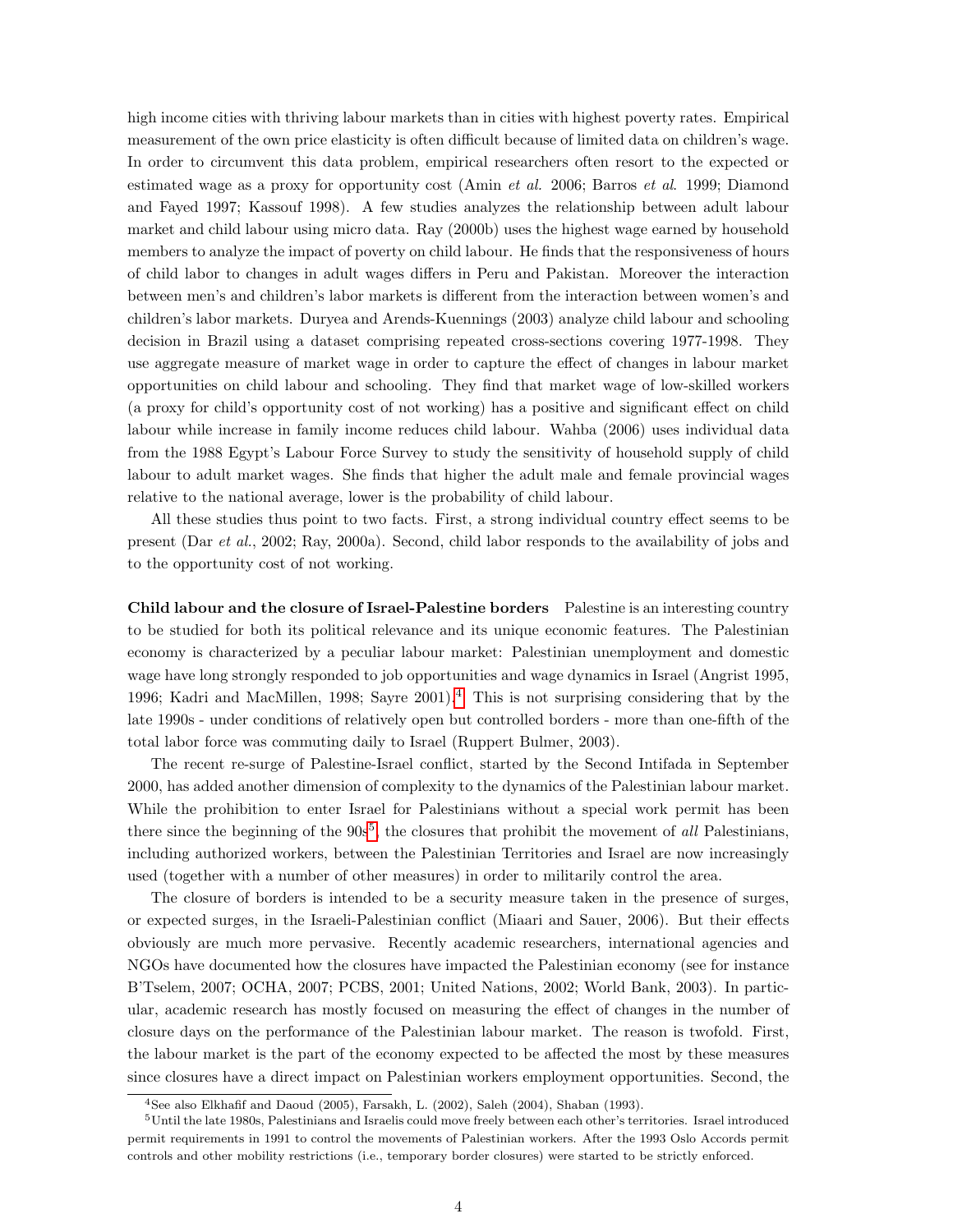availability of a detailed Labour Force Survey allows a careful analysis of the phenomenon. As for results, given the dependence of the Palestinian economy on Israel, it is not surprising that the Israeli border policy has been found to be a significant determinant of it.

Ruppert Bulmer (2003) calibrates the effect of changes in Israeli policy on daily Palestinian labour flows to Israel, unemployment and wages. The model predicts that closures, reducing the number of Palestinians employed in Israel, raise the total unemployment in Palestine. However, the domestic employment is predicted to be higher with decreasing wages due to the downward pressure caused by the return of workers previously employed in Israel. Aranki (2004) and Miaari and Sauer (2006) have estimated the effect of closures on the Palestinian labour market using data from the PCBS Labour Force Survey. Their results suggest that closures have a negative effect on Palestinian workers, not only on those who commute to Israel for work. In particular, closure increases the probability of being unemployed and decrease the monthly earnings of Palestinian workers regardless of their work location (Israel or Palestinian Territories).

Given that evolution of labour market affects the child labour and that the Palestine-Israel conflict has affected the dynamics in Palestinian labour market, it appears interesting to ask how child labour has evolved in a conflict ridden territory. We argue that the conflict may have a bearing on child labour in addition to that through labour market channel. The closure causes a sudden and unanticipated change in the earnings for a number of Palestinian workers. Repeated incidence of closure can encourage returning workers look for local jobs modifying the domestic labour market. At the same time, households (either directly or indirectly affected by these changes) that can not smooth consumption during temporary shocks can send their children work. The luxury axiom indeed implies that that during economic down-turns the drop in (the average) household income should induce increase in child labour and decrease in school attendance. The income and substitution effects add to the luxury axiom mechanism. Thus it is an empirical question whether the effect of changes in the market wage on the (average) household income dominates the effect of changes in the labour market condition on children's opportunity cost.

In this paper we analyze how changes in the labour market conditions - opportunity cost of not working and intensity of the conflict - are related to children's outcomes, controlling for a large number of child and household characteristics. In this sense, this paper is related to two lines of research on child labour - the effects of adult labour market dynamics on child labour (Wahba, 2006) and the impact of aggregate shocks on childrens outcomes (see i.e. Duryea and Arends-Kuenning, 2003). In addition, using all the available years from the Labour Force Survey, we have a number of observations sufficiently numerous to allow for district dummies and thus to control for district level unobservable characteristics. Our dataset is described in the next section.

## <span id="page-4-0"></span>3 Data description

This paper uses individual level data from the Palestinian Labour Force Survey, carried out by the Palestinian Central Bureau of Statistics (PCBS), for the period 1999-2006. Each round of the survey consists of a nationally representative sample of 7,600 households in Palestinian territories. The survey collects detailed information on employment and socio-economic characteristics of individual household members aged 15 years or more. We merged this dataset with separate data on 10-14 years old children, provided by the Palestinian Central Bureau of Statistics (PCBS). The present analysis is based on children between 10 and 14 years old for whom full information on schooling, labour participation and a number of parents' characteristics is available.<sup>[6](#page-4-1)</sup> We consider

<span id="page-4-1"></span> $6$ The Palestinian Labour Law, effective since mid-2000, prohibits the employment of children before they reach the age of 15. The Chapter on Juvenile Labour in the Palestinian Labour Law defines boys between 15-18 years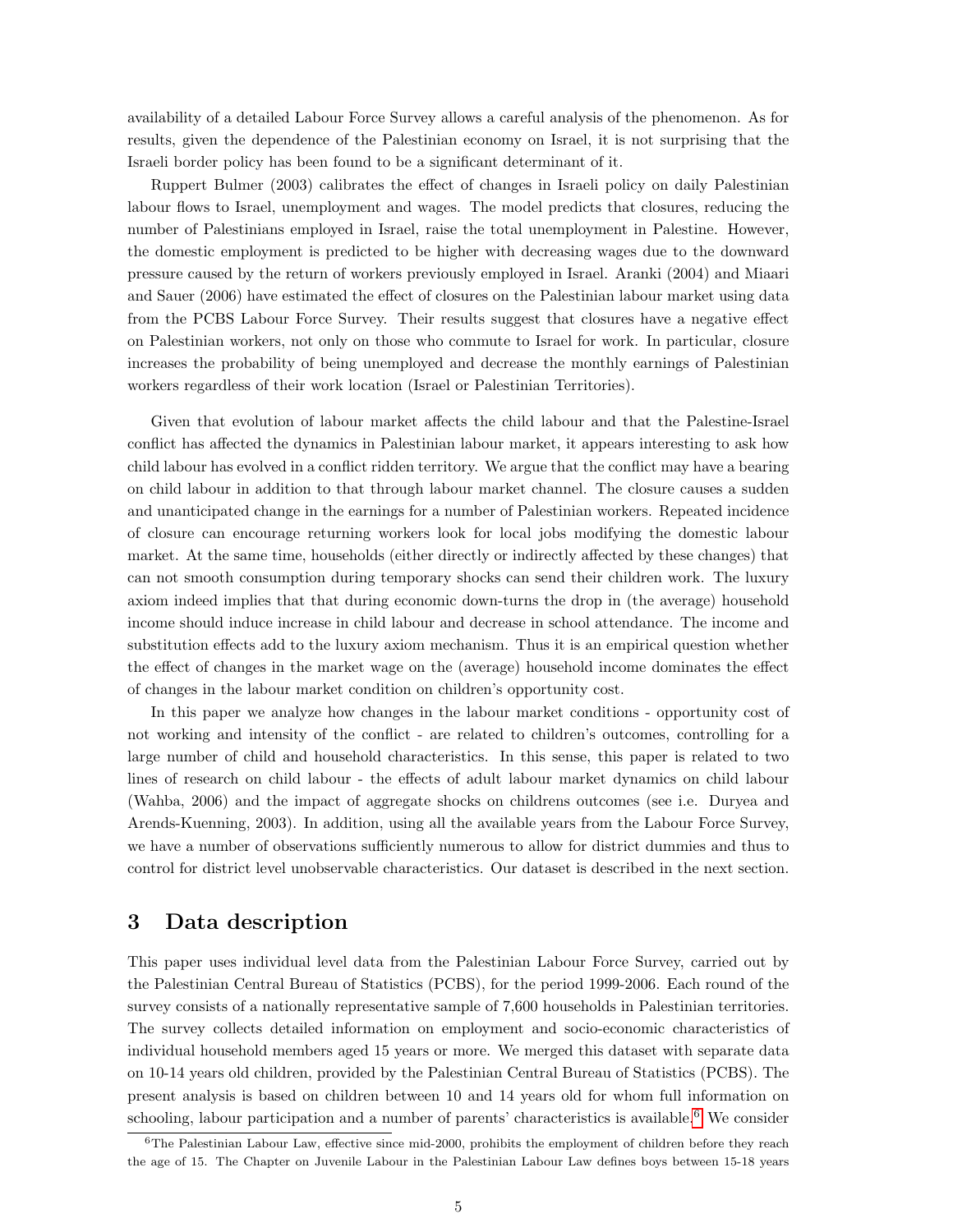only male children for analysis since observations for female working children are very few. A child is considered working if he worked and was remunerated for at least one hour during the reference week of the survey, or was working as an unpaid family member. This is the definition of child labour adopted by the International Labour Organisation, and often followed in child labour literature. We also restricted the analysis to West Bank since the data on child labour in the Gaza Strip seems not reliable.[7](#page-5-0)

Tables [1](#page-6-0) presents descriptive statistics of the sample of children between 10 and 14 years old in West Bank (WB). The first column presents the characteristics of the total sample. The second and third columns present the distribution of child, parental and household characteristics for school participants and non-school participants respectively. The fourth and fifth columns present the characteristics for working children (child labour) and non-working children respectively.

Our analysis is based on a sample of 24,276 observations. In the sample school participation rate is 97.5% and child labour is 3.3%. The sample consists of 61.4% in 10-12 years group and 38.6% in 13-14 years group. School participation is higher among younger children and child labour is higher among older children. Going down the list of characteristics we observe that there is considerable variation in terms of parental characteristics. Father's education is higher for the children who attend school than for two other groups - non-school participants and child labour. It is interesting to note that among the school participants unemployed father is more prevalent than self-employed father. Also note that among the child labour percentage of children with self employed father is higher than that with unemployed father. For mother's education, it appears that mother's education is lower for child labour than for school participants. Employed mother is notably higher among the child labour as compared to school participants. In terms of break down of household characteristics for different children outcomes, number of adult unemployed is less for child labour than for school participants. The last group of descriptives gives the district and year level break down of the sample and different children outcomes. The first column in gives the percentage of children from different districts. Three districts - Hebron, Ramallah and Nablus - represent around half of the sample. The schooling in Ramallah appears more than the sample proportion, and child labour in Nablus and Hebron appears less than sample proportion. The last block of numbers shows the composition of the sample in terms of year of survey. It shows that considerable variation exists in the pool in terms of year of survey and children outcomes.

Table [2](#page-7-1) presents the distribution of the four states that are observable for a child, namely both work and school, only work, only school and neither. The first row shows that 2.6% children are engaged in both work and school in West Bank. Less than 1% is involved in only working and 1.8% in neither work nor school. Similar pattern is observed for two age groups. A notable difference between the 10-12 years and 13-14 years groups is that the percentage of both work and school, only work, and doing neither is much higher for the latter than the former group. On the contrary, the percentage of only school is much higher among the younger group.

The last block of numbers in Table [2](#page-7-1) shows the yearly pattern of these four states for children. Looking at the only school column we note that schooling has increased over the period 1999-2006. The state working and studying has followed a U-shaped path over the years in WB. Only work has steadily decreased over time in WB. Adding the values of both work and study with only work we get the yearly percentage of child labour. In WB, child labour has decreased from 5.6% in 1999

as working juveniles and accordingly allows them to work but prohibits their employment in industries hazardous to their safety or health, in night work, or on official holidays (Birzeit University Development Studies Programme and UNICEF (2004)).

<span id="page-5-0"></span><sup>7</sup>The data for GS in the LFS are quite different from the data in the 2004 Child Labour Survey conducted by the PCBS (PCBS, 2004). The analysis of the child labour and schooling decision for Palestinian in the GS are available upon request from the authors.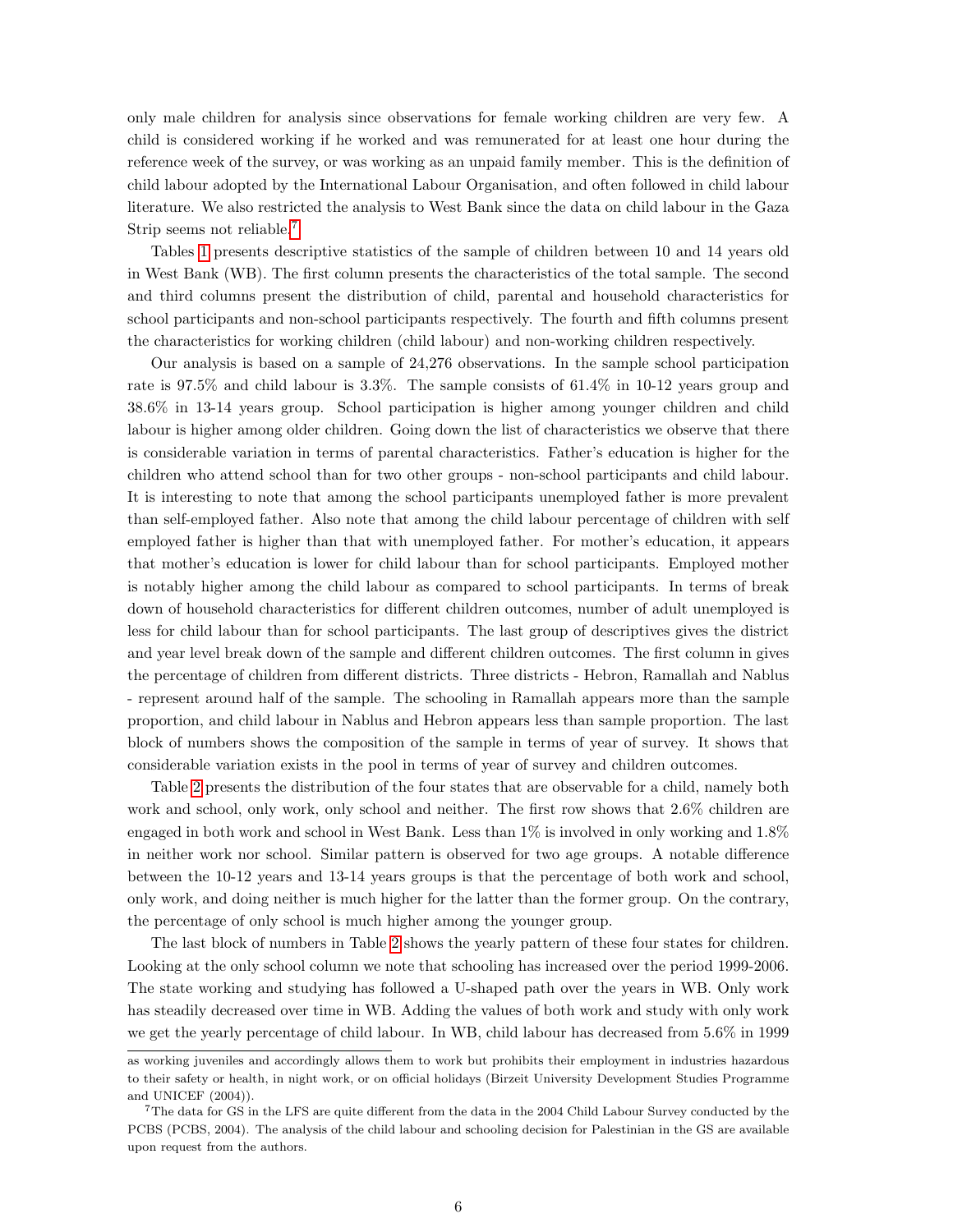|                                 | Total<br>Sample | School<br>Participants | Non-school<br>Participants | Working | Non<br>Working |
|---------------------------------|-----------------|------------------------|----------------------------|---------|----------------|
| All $(\%)$                      | 100.00          | 97.49                  | 2.51                       | 3.27    | $96.73\,$      |
| Child's characteristics $(\%)$  |                 |                        |                            |         |                |
| Age $(\%)$                      |                 |                        |                            |         |                |
| $10-12$ years                   | 61.40           | 62.29                  | 27.05                      | 31.32   | 62.42          |
| $13-14$ years                   | 38.60           | 37.71                  | 72.95                      | 68.68   | 37.58          |
| Father's characteristics $(\%)$ |                 |                        |                            |         |                |
| Education                       |                 |                        |                            |         |                |
| No education                    | 3.06            | 2.95                   | 7.54                       | 4.40    | 3.02           |
| 1 to 4 years                    | 7.18            | 6.93                   | 16.56                      | 9.94    | 7.08           |
| 5 to 8 years                    | 30.90           | 30.55                  | 44.75                      | 35.22   | 30.76          |
| 9 to 12 years                   | 32.57           | 32.86                  | 21.15                      | 25.66   | 32.80          |
| More than 12 years              | 26.29           | 26.71                  | 10.00                      | 24.78   | 26.34          |
| Employment status               |                 |                        |                            |         |                |
| Unemployed                      | 20.39           | 20.13                  | 30.33                      | 11.32   | 20.69          |
| Self employed                   | 13.89           | 13.79                  | 17.87                      | 28.05   | 13.42          |
| Wage earner                     | 65.72           | 66.08                  | 51.8                       | 60.63   | 65.89          |
| Mother's characteristics $(\%)$ |                 |                        |                            |         |                |
| Education                       |                 |                        |                            |         |                |
| No education                    | 9.61            | 9.30                   | 21.64                      | 15.09   | 9.42           |
| 1 to 4 years                    | 9.10            | 8.88                   | 17.54                      | 11.71   | 9.01           |
| 5 to 8 years                    | 32.99           | 32.92                  | 35.90                      | 38.49   | 32.81          |
| 9 to 12 years                   | 35.61           | 35.99                  | 20.82                      | 27.92   | 35.87          |
| More than 12 years              | 12.69           | 12.91                  | 4.10                       | 6.79    | 12.89          |
| <i>Employment status</i>        |                 |                        |                            |         |                |
| Unemployed                      | 77.97           | 77.91                  | 80.66                      | 44.15   | 79.12          |
| Employed                        | 22.03           | 22.09                  | 19.34                      | 55.85   | 20.88          |
| Household's characteristics     |                 |                        |                            |         |                |
| Male head $(\%)$                | 99.86           | 99.86                  | 99.67                      | 99.87   | 99.86          |
| Female head $(\%)$              | 0.14            | 0.14                   | 0.33                       | 0.13    | 0.14           |
| Number of children: 10-14 years | 2.17            | 2.17                   | 2.28                       | 2.35    | 2.16           |
| Number of children: 15-17 years | 0.82            | 0.82                   | 0.93                       | 0.98    | 0.81           |
| Number of unemployed adults     | 0.34            | 0.34                   | 0.33                       | 0.19    | $\rm 0.35$     |
| Size                            | 6.58            | 6.57                   | 7.06                       | 7.10    | 6.56           |
| District $(\%)$                 |                 |                        |                            |         |                |
| Jenin                           | 7.79            | 7.80                   | 7.21                       | 10.44   | 7.70           |
| Tubas                           | 3.52            | 3.55                   | 2.30                       | 3.77    | 3.51           |
| Tulkarm                         | 5.17            | 5.18                   | 4.59                       | 7.18    | 5.11           |
| Nablus                          | 10.85           | 10.83                  | 11.64                      | 22.52   | 10.46          |
| Qalqilya                        | 4.54            | 4.54                   | 4.43                       | 6.16    | 4.48           |
| Salfit                          | 3.44            | $3.46\,$               | 2.62                       | 3.52    | $3.44\,$       |
| Ramallah                        | 12.64           | 12.62                  | 13.44                      | 7.17    | 12.82          |
| Jericho                         | 4.07            | 4.01                   | 6.39                       | 3.65    | 4.08           |
| Jerusalem                       | 13.82           | 13.92                  | 9.84                       | 2.39    | 14.21          |
| Bethlehem                       | 9.72            | 9.72                   | 10.16                      | 3.77    | 9.92           |
| Hebron                          | 24.44           | 24.37                  | 27.38                      | 29.43   | 24.27          |
| Year $(\%)$                     |                 |                        |                            |         |                |
| 1999                            | 9.27            | 9.06                   | 17.7                       | 15.85   | 9.05           |
| 2000                            | 16.73           | 16.55                  | 23.77                      | 23.52   | 16.50          |
| 2001                            | 13.43           | 13.39                  | 14.75                      | 5.79    | 13.69          |
| $\,2002\,$                      | 9.45            | $9.49\,$               | 7.54                       | 1.64    | 9.71           |
| 2003                            | 10.92           | 11.01                  | 7.54                       | 7.17    | 11.05          |
| 2004                            | 11.33           | 11.41                  | 8.03                       | 4.65    | 11.55          |
| 2005                            | 13.96           | 14.13                  | 7.72                       | 12.20   | 14.02          |
| $\,2006$                        | 14.91           | 14.96                  | 12.95                      | 29.18   | 14.43          |
| Sample size (N)                 | 24.276          | 23.666                 | 610                        | 795     | 23.481         |

#### <span id="page-6-0"></span>Table 1: Sample descriptive statistics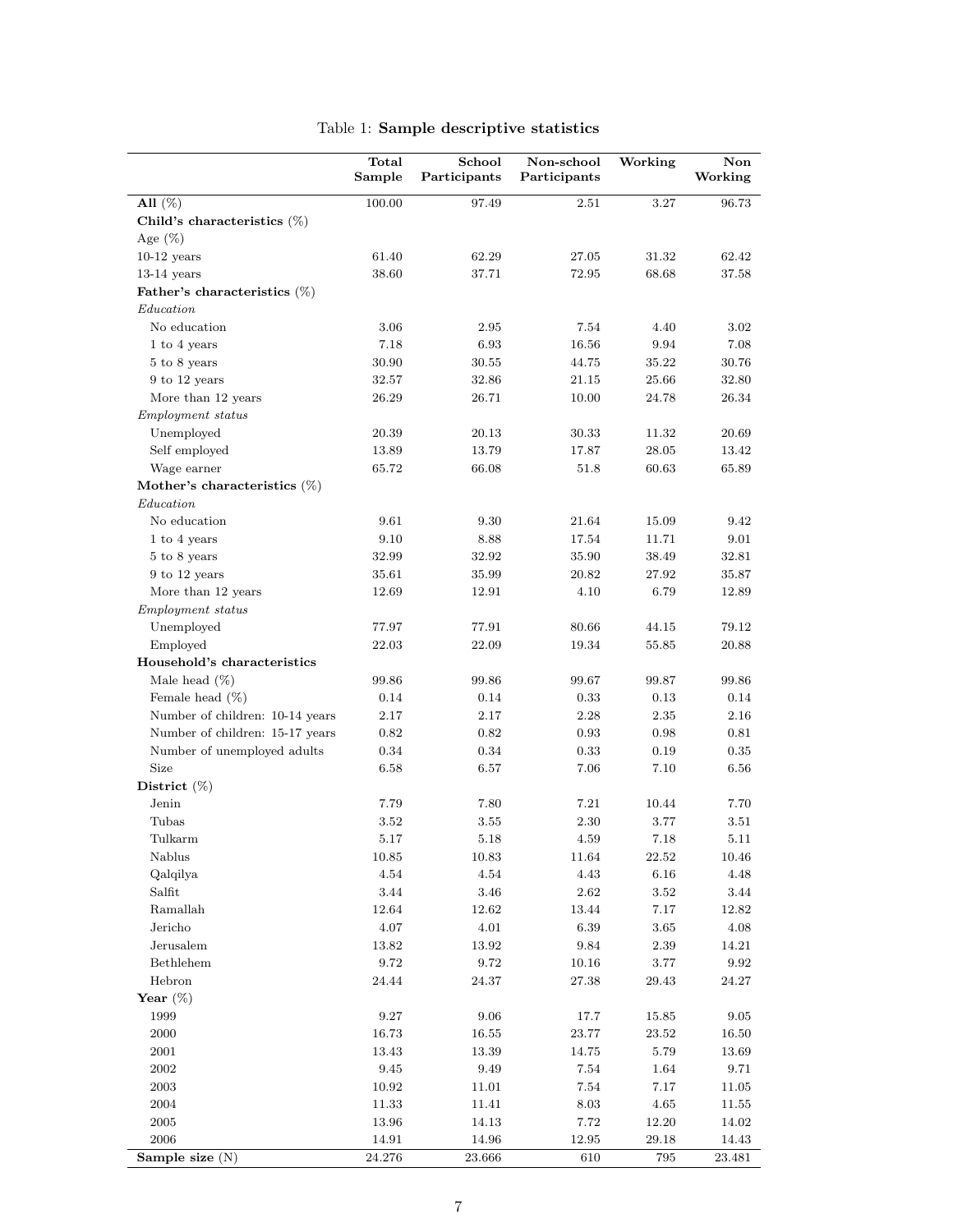<span id="page-7-1"></span>

|               | Working      | Working | Studying | Neither |
|---------------|--------------|---------|----------|---------|
|               | and studying | only    | only     |         |
| Total sample  | 2.57         | 0.70    | 94.91    | 1.82    |
| Age $(\%)$    |              |         |          |         |
| $10-12$ years | 1.60         | 0.07    | 97.30    | 1.03    |
| $13-14$ years | 4.13         | 1.70    | 91.12    | 3.05    |
| Year $(\%)$   |              |         |          |         |
| 1999          | 3.78         | 1.82    | 91.42    | 2.98    |
| 2000          | 3.30         | 1.31    | 93.13    | 2.26    |
| 2001          | 0.77         | 0.64    | 96.47    | 2.12    |
| 2002          | 0.22         | 0.35    | 97.78    | 1.65    |
| 2003          | 1.77         | 0.38    | 96.49    | 1.36    |
| 2004          | 1.02         | 0.33    | 97.20    | 1.45    |
| 2005          | 2.66         | 0.21    | 95.96    | 1.17    |
| 2006          | 5.83         | 0.58    | 91.99    | 1.60    |

Table 2: Labour and school participation rates by age group

to less than 1% in 2002, then increased to 6.4% in 2006. Similarly adding the both work and school to only school gives the percentage of children attending school. In WB it has gradually increased over time, from 95.2% in 1999 to 97.8% in 2006.

In the following sections we try to offer an explanation for this pattern focusing on the role of the labour market and of the Israeli military closures.

### <span id="page-7-0"></span>4 The econometric model

This section briefly describes the econometric model used to study the effect of changes in local market wage and number of closures days on child labour and schooling. The estimation method reflects the household decision making process about supplying child labour or sending child to school. Conceptually four options are available: only school, only work, both, and neither of them. In the child labour literature, children's work and schooling are often treated either as two independent decisions or as a sequential process. We deviate from these methods on the following grounds. First, a multinomial choice model requires the a unlikely assumption that child labour and schooling are simultaneous and independent to hold. Second, a sequential choice model requires a strong assumption on the hierarchy of the options which depends on the different welfare perspectives adopted (Wahba 2006).

Following Duryea and Arends-Kuenning (2003), we assume instead that the decisions (work and school) are interdependent. Accordingly, we use a bivariate probit model to estimate the probabilities of child labour and schooling. Indeed, an interesting feature of this model is that it allows for the correlation of random components and it gives a measure of the interdependence of the child labour and schooling decisions.

Let  $cl_i^*$  and  $sc_i^*$  denote two latent variables underlying the working and schooling decisions, respectively. We represent the decision making process as follows:

$$
cl_i^* = g_{i1} (\cdot) + u_{i1}
$$
  
\n
$$
sc_i^* = g_{i2} (\cdot) + u_{i2}
$$
\n(1)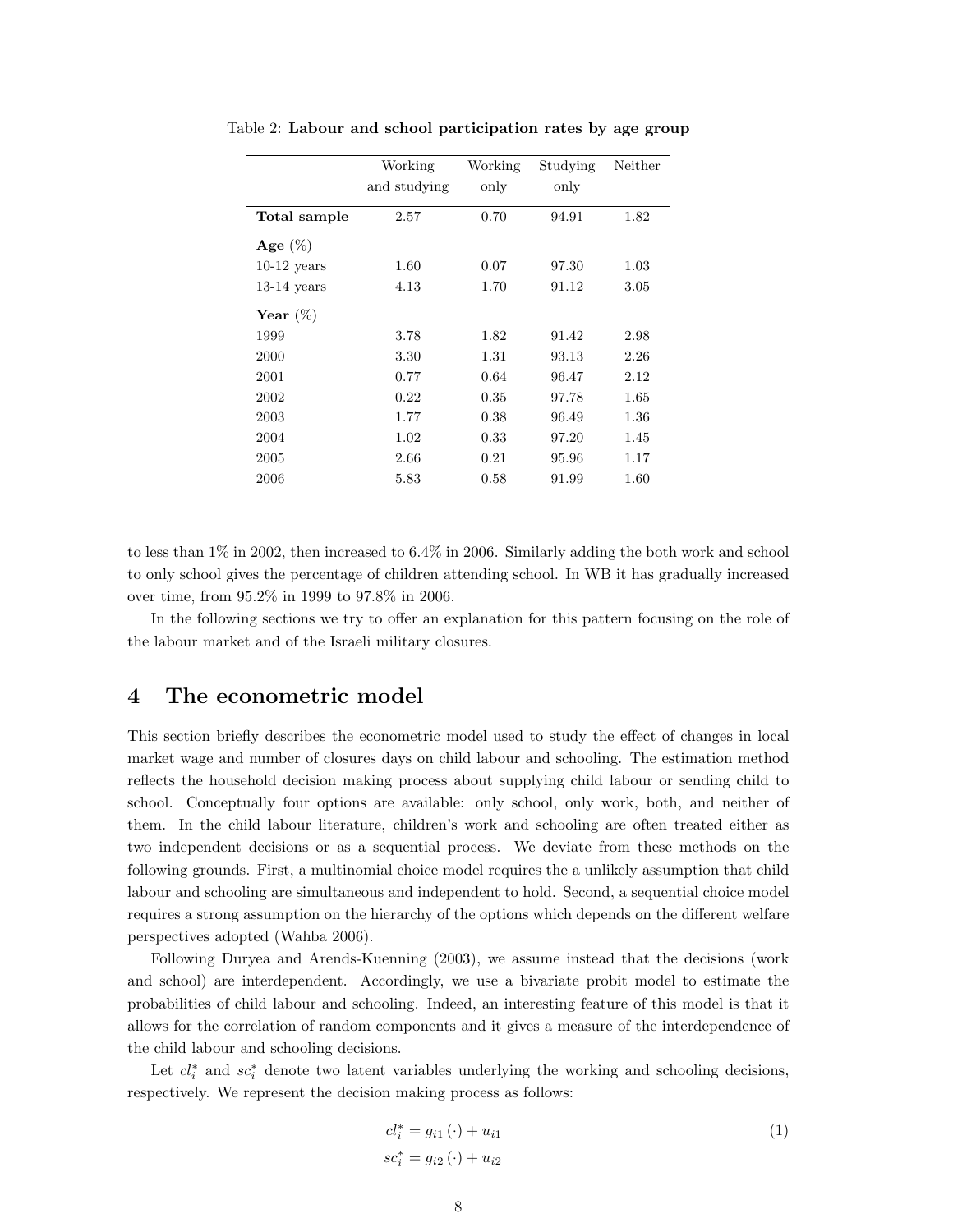where  $[u_1, u_2] \sim BN(0, 0, 1, 1, \rho)$  and BN stands for the bivariate normal distribution. The index function for child  $i$  has the form:

<span id="page-8-0"></span>
$$
g_{ij}(\cdot) = \alpha_j + \beta_j X_i^{'} + \lambda_j h h \text{ income}_{i} + \gamma_j \Omega_d^{'} + \theta_j m k t \text{ wage}_{d} +
$$
  
+
$$
\delta_j \text{ closure} + \phi_j \text{closure interaction}_d^{'} + \text{district} + \text{time} \qquad j = 1, 2
$$
 (2)

where  $\alpha$  is the constant,  $X_i'$  is a vector of child and household characteristics, hh income<sub>i</sub> represents monthly household income net of child income and the vector  $\Omega'_{d}$  includes controls at the district level. The two main explanatory variables are:  $mkt$  wage<sub>d</sub> which represents the average wage of low-skilled workers in the local labour market and *closure* which indicates the number of days the borders between Israel and Palestinian Territories remained closed in a quarter. We also have a set of interaction variables (included in vector *closure interaction<sub>d</sub>*) between closure days and other variables. One potential problem with using the market wage to capture the general characteristics of the local labour market - and thus the opportunity cost of not working - is that the former is likely to be correlated with un-observable characteristics at the district level. Indeed the level of the wage is likely to be associated with the general economic condition of the district: a higher wage would simply indicate a richer district. Differently from single equation cross sectional studies, we can use fixed effects at the district level to control for the heterogeneity problem and thus we are able to capture the true effect of changes in the wage. The set of dummies *district* and time represent the Palestinian districts and the year of survey, respectively. All the control variables are described in detail in the next sub-section.

Suppose now that  $cl_i$  and  $sc_i$  are the observed dummy variables for working and schooling decisions, defined as:

$$
\begin{cases}\ncl_i &= 1 & if & cl_i^* > 0 \\
& = 0 & otherwise\n\end{cases}
$$
\n
$$
sc_i &= 1 & if & sc_i^* > 0\n\end{cases}
$$
\n
$$
= 0 & otherwise
$$

The choice probabilities for child  $i$  are:

$$
p_{11_i} = Pr[cl_i = 1, sc_i = 1] = \Phi[g_{i1}(.), g_{i2}(.), \rho]
$$
  
\n
$$
p_{10_i} = Pr[cl_i = 1, sc_i = 0] = \Phi[g_{i1}(.), -g_{i2}(.), \rho]
$$
  
\n
$$
p_{01_i} = Pr[cl_i = 0, sc_i = 1] = \Phi[-g_{i1}(.), g_{i2}(.), \rho]
$$
  
\n
$$
p_{00_i} = Pr[cl_i = 0, sc_i = 0] = \Phi[-g_{i1}(.), -g_{i2}(.), \rho]
$$

where  $\Phi$  () is the standardized bivariate normal distribution function. Define  $q_{i1} = 2cl_i - 1$  and  $q_{i2} = 2sc_i - 1$  such that  $q_{ij}$  takes value 1 or -1 depending on the value of the constituting dummy variable. Define  $\rho_i^* = q_{i1}q_{i2}\rho$ . The model is estimated maximizing the log likelihood function that takes the following form.

$$
LL = \sum_{i=1}^{n} ln \Phi [q_{i1}g_{i1} (\cdot), q_{i1}g_{i2} (\cdot), \rho_{i}^{*}]
$$

Since one of our focus variables, local market wage, is constructed from the individual observations, the intra-cluster correlation of the error terms can affect the estimated standard error. In our estimation we take into account and correct for this possible bias. Error correction for other aggregate variables are used as robustness checks. This includes estimation of robust standard errors taking into account household and other district level variables constructed from individual observations.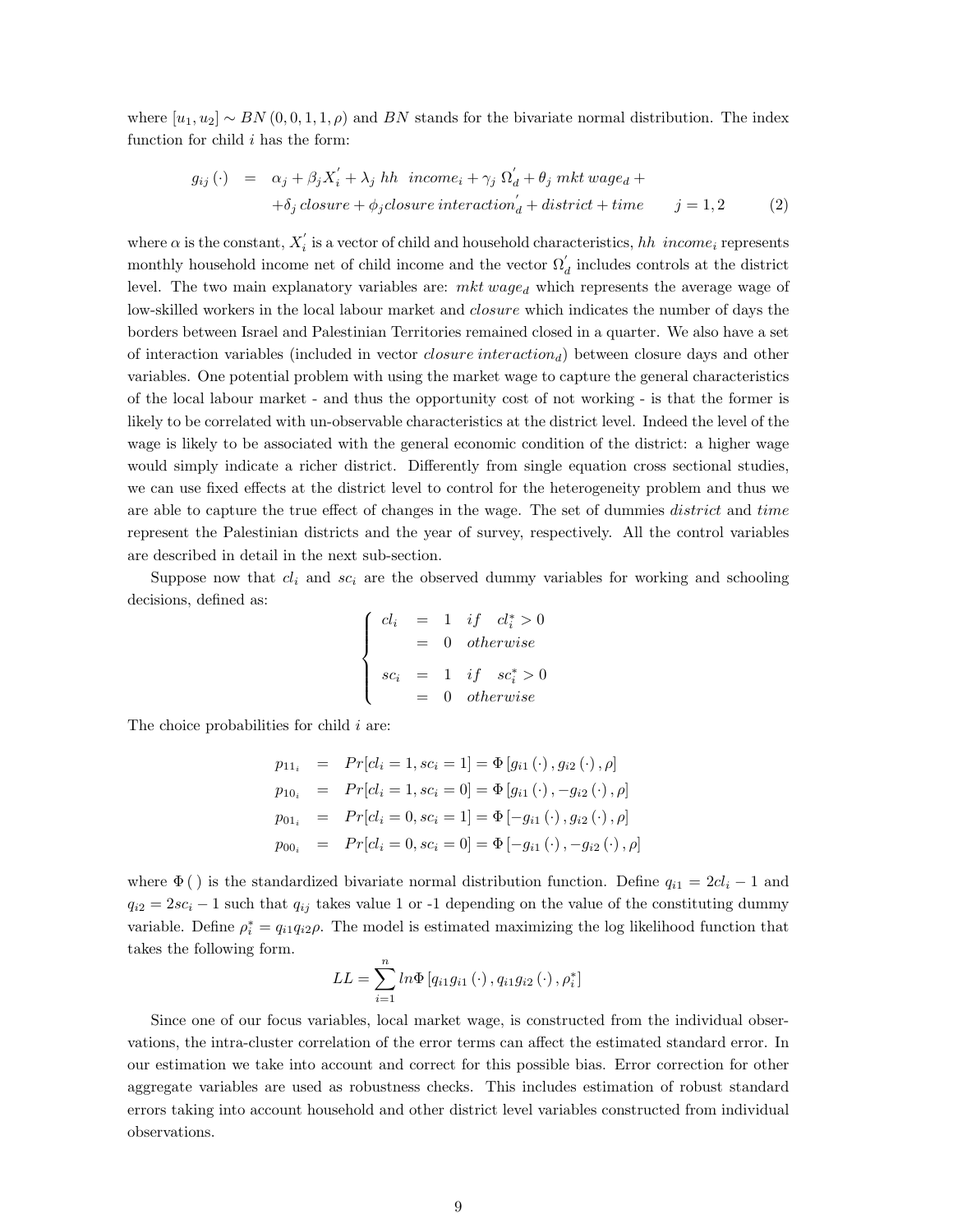#### 4.1 Variables

Here we describe, in more detail, the set of variables used for the estimation of child labour and schooling probabilities.

Child and household characteristics Our estimation equation incorporates a number of child and household characteristics. They are child's age, the number of siblings 10-14 years old and 15-17 years old in the household, the ratio of female children in the household, the head of the family being a female, the parents' level of education, the type of father's employment, mother being employed, and the place of work of father (WB, GS or Israel). We also have controls for the number of male unemployed adults in the household and for the household size. Dummy variables for households living in a rural or urban areas rather than in a refugee camp are also included in the estimation equation. Finally we control for the household wage income (net of child wage).

District characteristics We use two district-level variables: the average (low skilled) market wage and the unemployment rate. The market wage is one of the main variable of our analysis. It captures the tightness of labour market and thus the child's opportunity cost of not working. To measure the latter the obvious candidate would be the child wage at the district level. But, since we have too few observations on child wage, this would introduce a strong selectivity bias in the regression (Duryea and Arends-Kuennings, 2003). Rather we use the average district level wage of male worker with less than five years of education employed in the private sector as a proxy for the opportunity cost of not working for a child. Wages are in constant 1996 New Israeli Shekels (NIS), obtained by deflating nominal wages by the Consumer Price Index in West Bank provided by the PCBS. The unemployment rate variable is intended to capture the general economic situation at the district level and it is computed from the LFS.

We also use a full set of district dummies for controlling for unobserved district characteristics.[8](#page-9-0) Using district dummies we can overcome the heterogeneity problem that single-cross section analysis encounter and we can be confident that the effect of changes in the market wage on child labour and schooling is not confounded by other district level characteristics. We also use a full set of yearly time dummies. These are expected to capture the presence of any time trend and effect of macro economic change on the evolution of child labour.

Closure days Since the end of the first Gulf War, Israel has used temporary closures of West Bank and Gaza Strip to restrict the movement of Palestinians between Palestinian Territories and Israel (see also Section [2\)](#page-3-2). This was intended to be a security measure taken in the presence of insurgency, or expected insurgency, in the Israeli-Palestinian conflict (Miaari and Sauer, 2006). In practice, closures consist of restrictions on the movement of all Palestinians (including the Palestinian workers with legal permit to work in Israel) and goods between the West Bank, Gaza, and Israel (as well as third countries).

We used two sources for constructing the series of closure days for the West Bank. The main source was the Office of the United Nations Special Coordinator (UNSCO) in Ramallah which provided us with data for the period 1999-2004. UNSCO calculates the number of days of effective closures by netting out of comprehensive closures Saturdays, half the number of Fridays (labor and commercial flows are at about half their normal workday level on Fridays) and Jewish and Muslim holidays. We complemented these data with the information collected by B'Tselem on closure days for the period 2004 2006 checking also for consistency between the two data series.

<span id="page-9-0"></span><sup>8</sup>This set of dummy variables could (although quite loosely) serves to control for the elements that would affect the demand for school - e.g. cost and quality of school, accessibility to school, etc.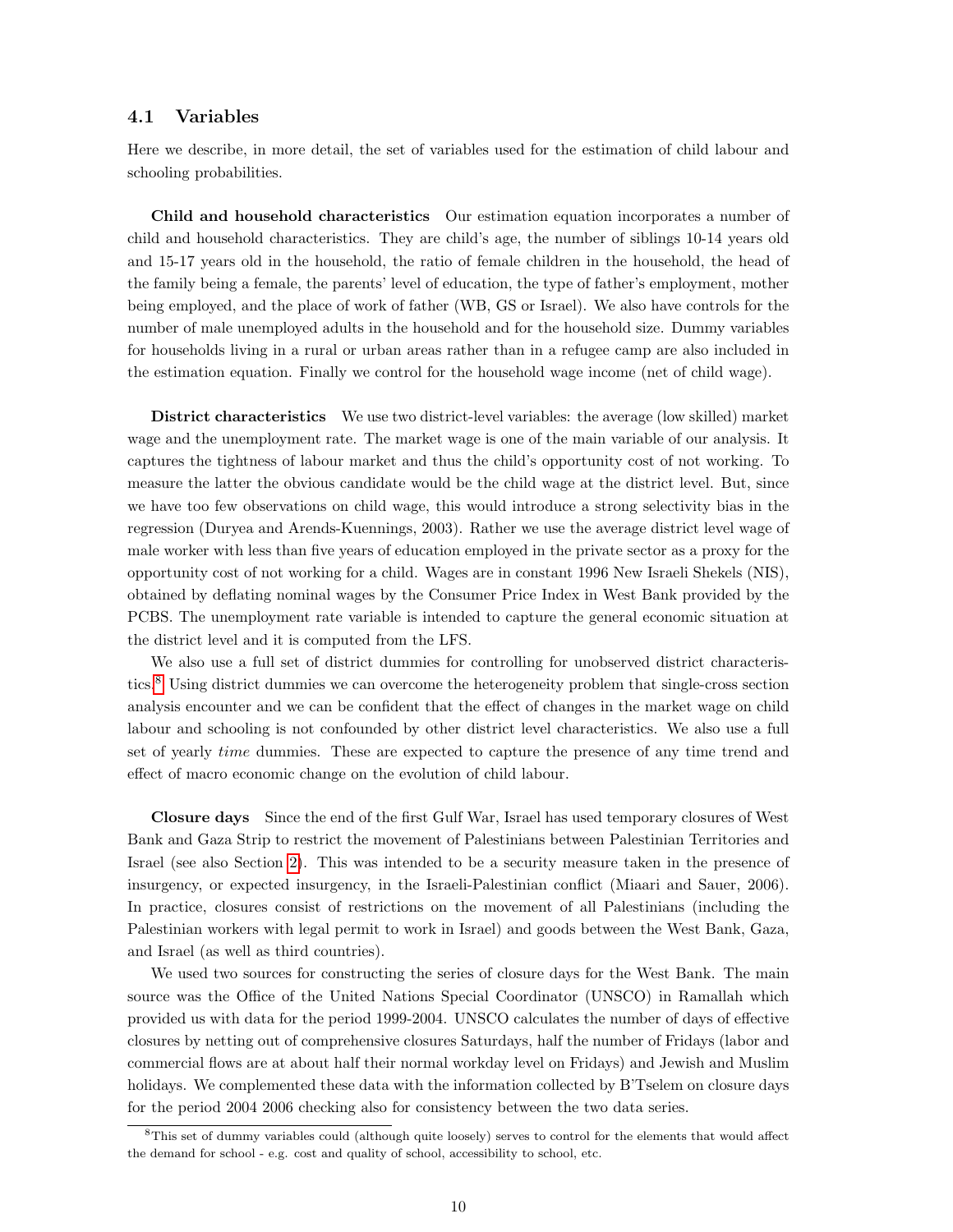Figure [1](#page-10-1) shows the number closure days imposed by Israel on the West Bank in each quarter between 1999 and 2006. After the dramatic increase following the Second Intifada (fourth quarter of 2000), the number of closures days have fluctuated with a rather high variance during the period under consideration. In addition to the number of closure days by quarter, in the estimation equation we control for the effect of closure days in relation to the distance from the Israeli border and we include the interaction between the former and the average daily wage. The latter interaction should capture the effect of the conflict on the relationship between the labour market situation and child labour (and schooling).

Our estimation strategy implicitly assumes that, as emphasized by Miaari and Sauer (2006), the (temporary) closures of the West Bank are mostly a consequence of surges in the Israeli-Palestinian conflict that have little to do with the unobserved determinants of Palestinian labor demand.



<span id="page-10-1"></span>

Note: effective closure days are comprehensive closures net of Saturdays, half the number of Fridays and Jewish and Muslim holidays. Source: UNSCO and B'Tselem.

## <span id="page-10-0"></span>5 Estimation results

Table [3](#page-12-0) the presents the estimated coefficients from the bivariate probit model. The regressions pool together children across the whole period 1999-2006 and includes as explanatory variables the whole set of covariates presented in the previous section. The first two columns give the estimates and the standard errors for child labour decision, and the last two columns give the same for schooling decision. All estimation incorporates weights provided by the PCBS. The variable definition list is reported in Table [5](#page-20-0) in the Appendix.

The error correlation between the child labour and schooling attendance decision is −0.53. The negative sign of this parameter indicates that the unobservable factors affect child labour and schooling decisions in opposite direction, i.e. there is a trade off between the two decisions. The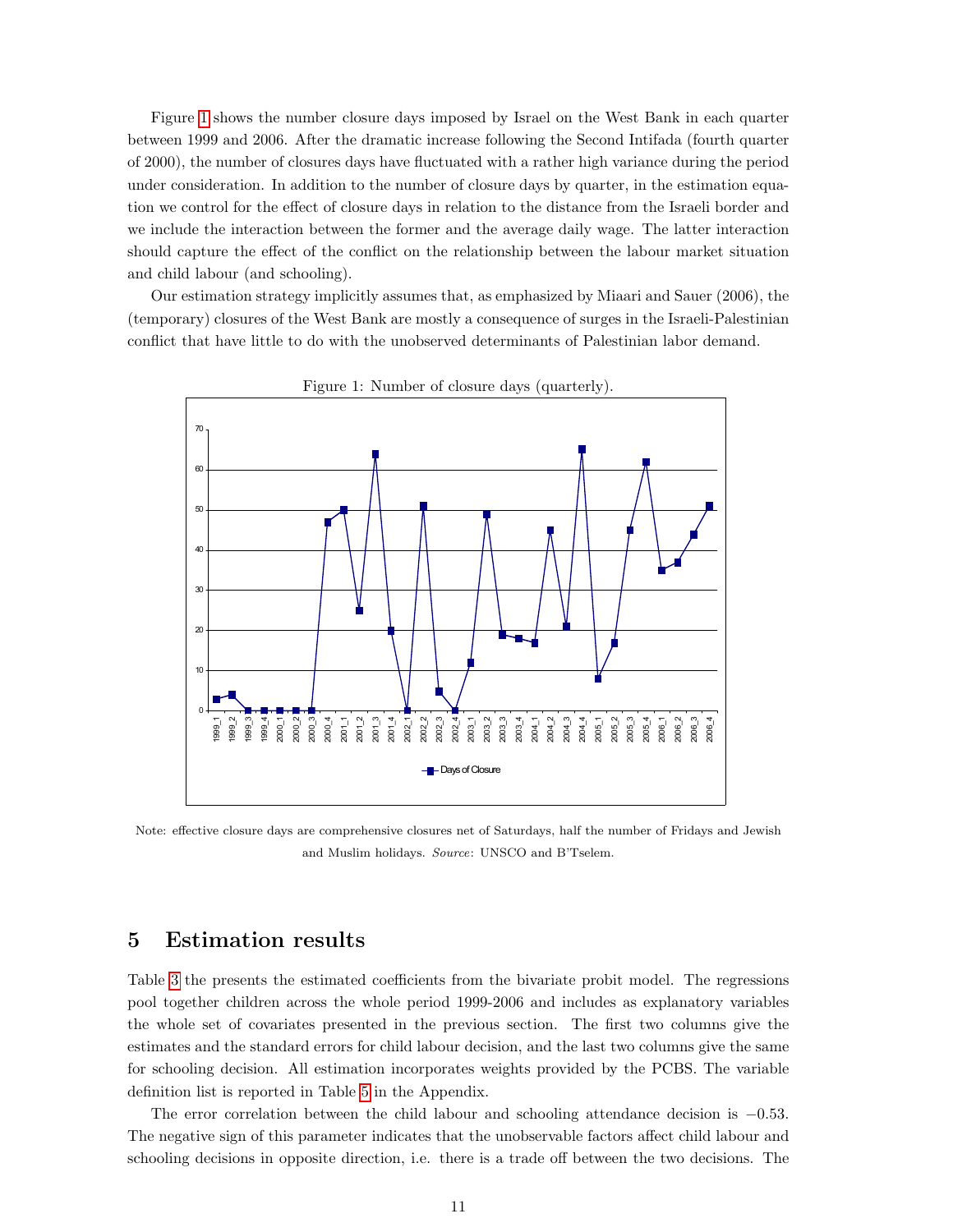value of the parameter, instead, indicates that in WB child labour and schooling decisions are interdependent rather than being independent.

The first objective of our estimation exercise is to analyze whether there is a relation between child labour and schooling attendance and the labour market condition in Palestine. The second objective is to look at the effect of the Israeli-Palestine conflict on children decision and whether the conflict modifies the relation between the labour market conditions and children' choice.

Estimation results in Table [3](#page-12-0) show that in WB the labour market situation (as proxied by the low-skilled district level average market wage) is strongly correlated with child labour. The coefficient of the market wage is positive and very significant: the higher the market wage the higher child labour. This suggests that in WB the substitution effect prevails over the income effect. The coefficient of the market wage is instead not significant for school attendance: this suggests that schooling decision is not influenced by the evolution of the labour market and that other factors probably play a more important role in determining that choice. Our estimation also indicates that child labour decision is influenced by the intensity of the conflict as proxied by the number of closure days: an increase in the number of closure days increases child labour. While the number of closure days has a direct effect on child labour, it does not affect schooling attendance. Finally our results also indicate that the Israeli-Palestine conflict has an effect on the relationship that exists between the labour market condition and child labour. The coefficient of the variable representing the interaction between market wage and number of closure days is negative and significant. This meas that when the borders are closed, i.e. when the intensity of the conflict is higher, the lower the market wage the higher child labour. The important result is that the conflict modifies child labour's response to the labour market condition.

Most of the control variables have the expected sign. As for age, the higher the age the higher is the probability of child labour and the lower the probability of schooling. Father's education has a positive effect on schooling but no effect on child labour (the sign is negative but the coefficient is not significant). This result is at odds with a number of previous studies on developing countries. In fact father's education (which is usually interpreted a proxy for permanent income at the household level) is usually found to be negatively associated with child labour. Mother's education has, on the contrary, the expected effect: child labour decreases with mother's education while school attendance increases. Interestingly, this is consistent with much of the literature on child labour that focuses on mother's education and employment (Desai and Jain, 1994). Sufficient variation in the type of father's employment allows us to use three dummy variables as controls: father selfemployed, father public sector employee, and father private sector employee (father unemployed being the reference category). The association between father being self employed or employed in public sector and the probability of child labour is positive. The value of the coefficients is higher for the former than for the latter. The type of father's employment is also correlated with the probability of schooling. While being employed in public sector or being self-employed is significantly and positively correlated with the chance of attending school with respect to the case in which father is unemployed, it is when father is a private sector wage earner that the probability of child attending school is highest. We also control for the place of work of father. We find that being employed in Israel (rather than in the district of residence) has no significant correlation with the child's outcomes. On the contrary, if the father is employed in a Palestinian district which is different from the one of his residence the probability that the child works is higher and the change of attending school lower. The mother being employed is positively associated with the probability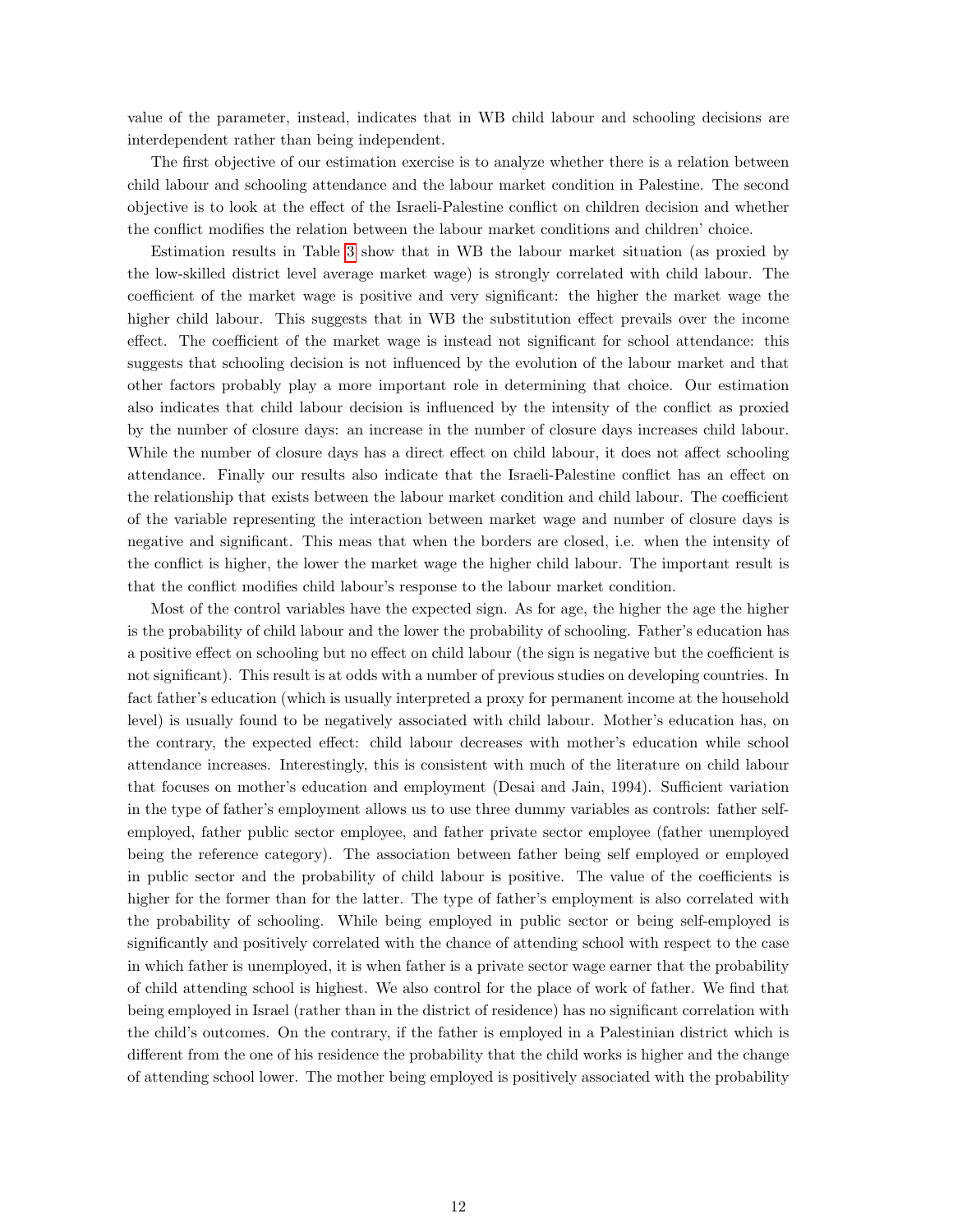|                                          | Child Labour             |           | School      |           |
|------------------------------------------|--------------------------|-----------|-------------|-----------|
|                                          | Coeff.                   | <b>SE</b> | Coeff.      | <b>SE</b> |
| Child's characteristics                  |                          |           |             |           |
| age                                      | $0.252***$               | 0.016     | $-0.197***$ | 0.019     |
| Father's characteristics                 |                          |           |             |           |
| education                                | $-0.005$                 | 0.005     | $0.033***$  | 0.006     |
| type of father's employment <sup>a</sup> |                          |           |             |           |
| self employed                            | $0.292***$               | 0.097     | $0.180**$   | 0.073     |
| employed public sector                   | $0.182*$                 | 0.102     | $0.206***$  | 0.066     |
| employed private sector                  | 0.096                    | 0.084     | $0.212***$  | 0.050     |
| place of work <sup>b</sup>               |                          |           |             |           |
| employed in other district               | $0.144**$                | 0.064     | $-0.133**$  | 0.058     |
| employed in Israel                       | 0.058                    | 0.072     | 0.074       | 0.063     |
| Mother's characteristics                 |                          |           |             |           |
| education                                | $-0.036***$              | 0.007     | $0.043***$  | 0.006     |
| employed                                 | $0.717***$               | 0.054     | $-0.034$    | 0.051     |
| Household characteristics                |                          |           |             |           |
| female head                              | $-0.338$                 | 0.423     | $-0.402$    | 0.387     |
| children gender ratio                    | $-0.022$                 | 0.109     | $-0.164*$   | 0.100     |
| no.children 10-14                        | $0.094***$               | 0.031     | $-0.045*$   | 0.027     |
| no.children 15-17                        | 0.033                    | 0.029     | 0.038       | 0.029     |
| size                                     | $-0.008$                 | 0.013     | $0.019*$    | 0.011     |
| household income                         | $0.000**$                | 0.000     | 0.000       | 0.000     |
| no.male adult unemployed                 | $-1.670***$              | 0.431     | 0.456       | 0.291     |
| place of $residence^c$                   |                          |           |             |           |
| urban                                    | 0.143                    | 0.101     | 0.078       | 0.069     |
| rural                                    | 0.146                    | 0.102     | $0.156**$   | 0.064     |
| District characteristics                 |                          |           |             |           |
| market wage                              | $0.583***$               | 0.219     | 0.045       | 0.142     |
| unemployment rate                        | $-0.005$                 | 0.005     | 0.003       | 0.003     |
| Closure                                  |                          |           |             |           |
| no.closure days                          | $0.048**$                | 0.023     | 0.011       | 0.016     |
| closure*wage                             | $-0.011*$                | 0.006     | $-0.002$    | 0.004     |
| closure interactions                     | <b>YES</b><br><b>YES</b> |           |             |           |
| Districts dummies                        | <b>YES</b><br>YES        |           |             |           |
| Year dummies                             | <b>YES</b><br>YES        |           |             |           |
| constant                                 | $-7.713***$              | 0.940     | $3.101***$  | 0.643     |
| Log-likehood                             | $-367574$                |           |             |           |
| Error correlation                        | $-.531$                  |           |             |           |
| Number of obs.                           |                          |           | 24,276      |           |

<span id="page-12-0"></span>Table 3: Bivariate probit estimation results

Note: Bivariate probit model, weights used. See equations [2](#page-8-0) and [4.](#page-8-0) ∗∗∗, ∗∗, <sup>∗</sup> stand for significant at 1%, 5% and 10% level, respectively. Correction for error correlation for market wage cluster and robust standard error for all other variables used. Reference categories:  $a$  unemployed;  $b$  employed in the district of residence;  $c$  refugee camp.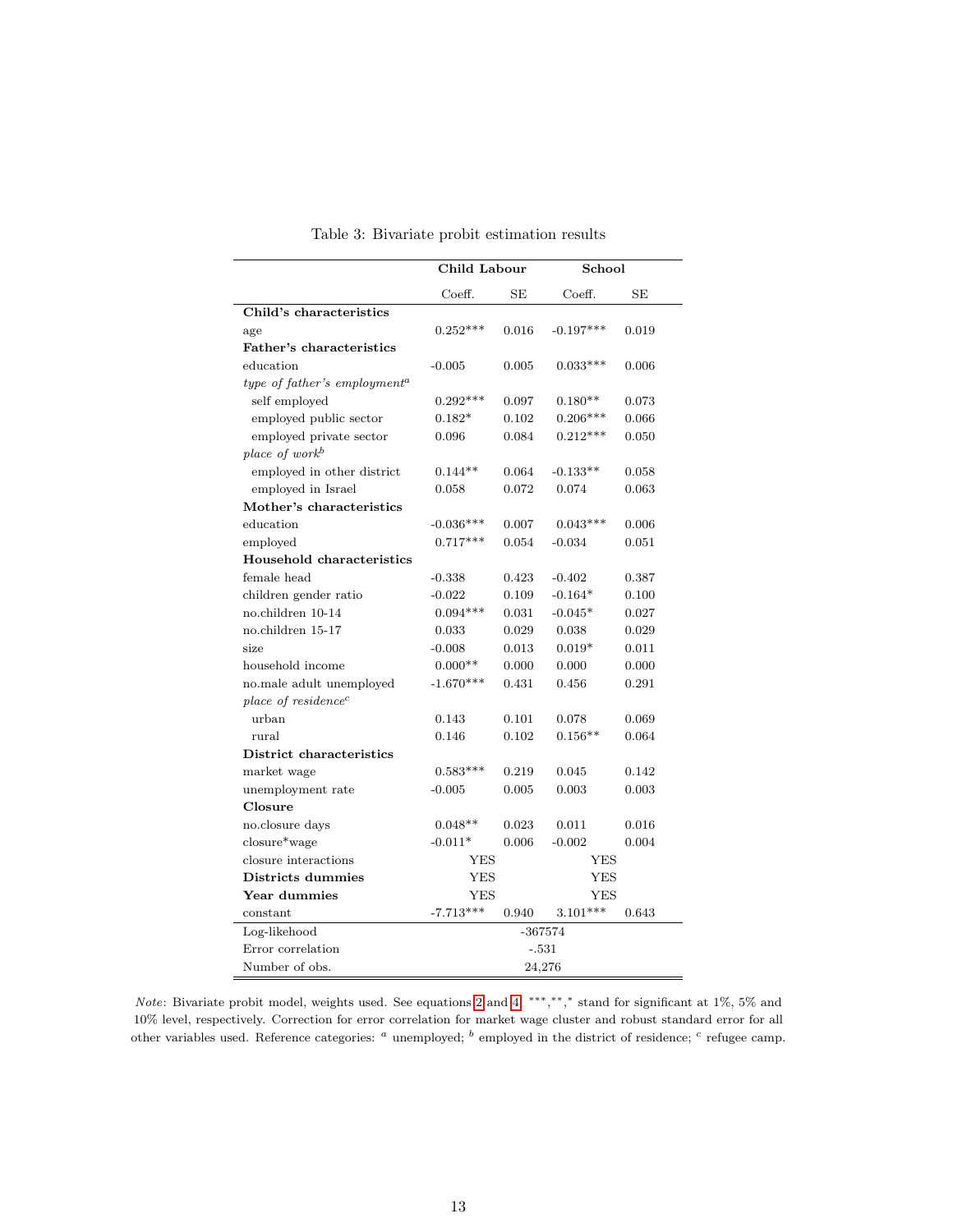of child labour<sup>[9](#page-13-0)</sup> while no correlation is found with school attendance. We find that the head of a family being female does not exert a significant effect on child labour and schooling. As for the household size, it increases the chance of attending school and has no effect on child labour. We also control for the household composition. While the number of siblings in the age group 15-17 years has no effect on working and schooling decisions, the higher the number of siblings of 10-14 years the higher is the probability of child labour and lower the probability of attending school. The higher the ratio of female among the children, the lower is the probability of school attendance by the (male) child. The presence of more female siblings, though, does not have any effect on the probability of working. Interestingly, the higher the number of unemployed (male) adults in a household the lower is the probability of child labour (more below on this point).

#### 5.1 Predicted probability of child labour

Tables [4](#page-14-0) presents the estimated changes in predicted probabilities for child labour and schooling attendance for West Bank as derived from the results in Table [3.](#page-12-0)

The baseline case in each year is defined as a 14 years child, with both parents illiterate and unemployed, who lives in an urban area in the Ramallah district. Closure days are zero and all the other variables are at their original values.

In Table [4](#page-14-0) we report results for several control variables but here we discuss only the effect on children decision of changes in the level of our two main variables of interest. We begin with the impact of changes in the average wage at the district level. Our results indicates that in West Bank a 10% increase in the average district (low skilled) market wage increases the probability of child labour on average by 13% over the period 1999-2006. As a way of comparison, consider the results reported in previous studies. Rosenzweig (1981), using aggregate data, finds that in rural India a 10% increase in adult male wages reduces male children' labour supply by 10%. In Duryea and Arends-Kuenning (2003) the relationship between the market wage and child labour is positive but smaller than our with a 10% increase in the market wage increasing child labour probability with respect to the baseline case by 0.7%. On the contrary, in Wahba (2006) a 10% increase in the market wage is associated with a 36% decrease in the probability of child labour for 12-14 years old children with respect to her the baseline case.

As for closures, results show that if the number of closures days in a quarter increases by 10 days the probability of child labour increases by around 5% in West Bank. Since on the period 1999-2006, the average number of closure days is 26.9 with a standard deviation equal to 22.2, the effect is quite substantial.

#### 5.2 Discussion of the results

One of the aims of this paper was to analyze whether child labour is influenced by the characteristics of the local labour market. We used the low-skilled district average market wage to proxy the labour market situation and the children' opportunity cost. As we discussed earlier, there are two possible effects of changes in the market wage on child labour: the income effect and the substitution effect. Controlling for the household income level, for the number of male adult unemployed in the household and for district unemployment and a number of other covariates, we find that the effect of market wage is highly significant in West Bank. The substitution effect prevails: the lower the wage the less is child labour, meaning that child labour responds positively

<span id="page-13-0"></span><sup>9</sup>This result is consistent with Francavilla and Giannelli (2007) who found that mother's labour market participation is associated with child labour in India. Also Manacorda (2006) finds that child labour is positively associated with the mother being employed.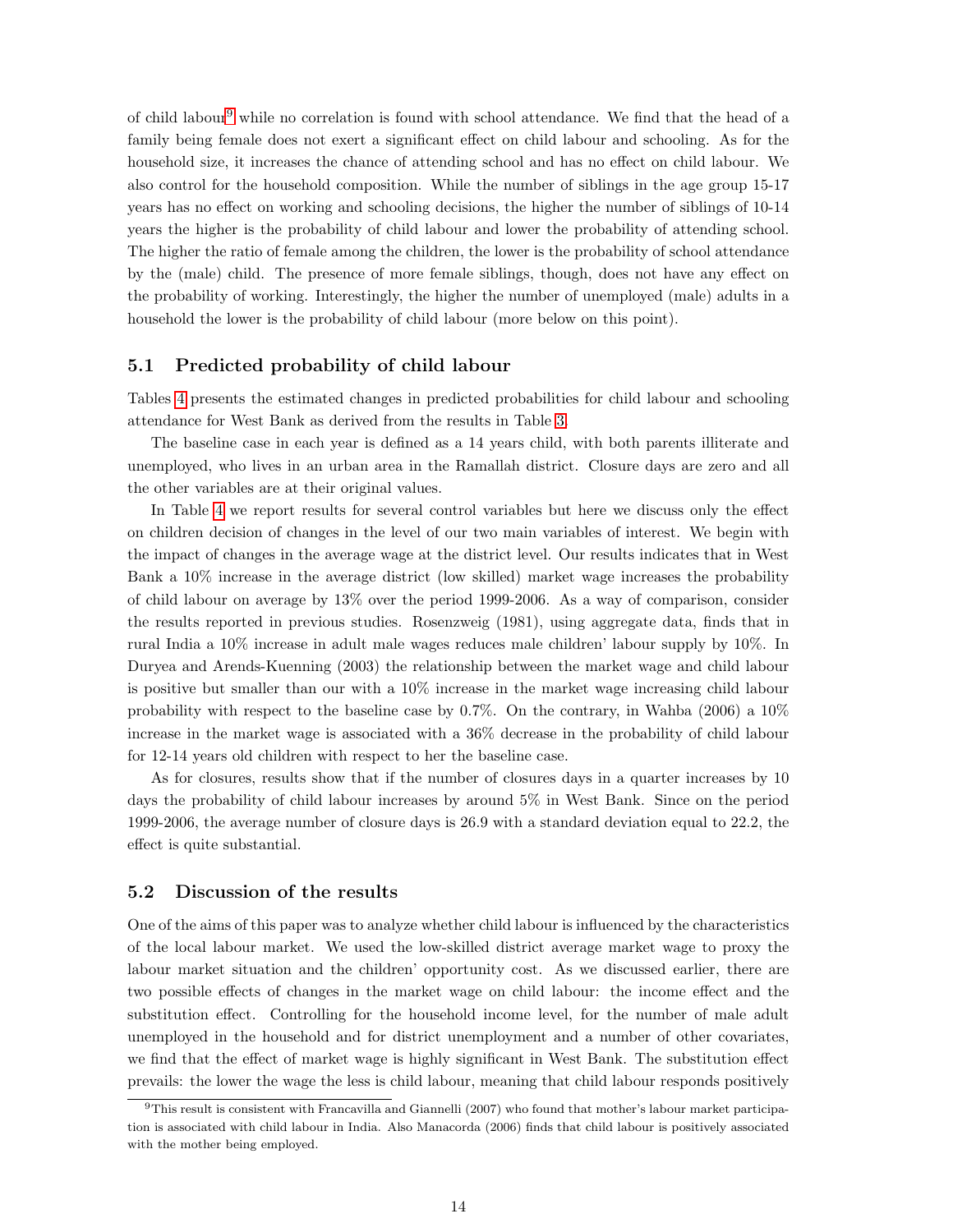|         |          |                       |               | Child Labour         |                  |             |          |                          | School attendance    |               |
|---------|----------|-----------------------|---------------|----------------------|------------------|-------------|----------|--------------------------|----------------------|---------------|
| Year    | $base^a$ | Mother education      | Father        | Closure              | Household        | Market wage | $base^a$ | Father education         | Mother education     | Father        |
|         |          | $(+10 \text{ years})$ | self-employed | $(+10 \text{ days})$ | income $(+10\%)$ | $(+10\%)$   |          | $(+10 \ \mathrm{years})$ | $(+10 \ \rm{years})$ | self-employed |
| 1999    | 0.045    | $-54.0%$              | $71.5\%$      | $4.4\%$              | $-1.8\%$         | 11.7%       | 0.768    | $11.2\%$                 | $2.2\%$              | 7.4%          |
| 2000    | 0.038    | $-55.2\%$             | 75.0%         | 4.5%                 | $-1.9%$          | 12.2%       | 0.806    | 9.4%                     | 1.8%                 | $6.3\%$       |
| 2001    | 0.015    | $-60.4%$              | 92.5%         | 4.9%                 | $-2.2\%$         | 14.3%       | 0.800    | 9.7%                     | 1.9%                 | 6.5%          |
| 2002    | 0.011    | $-62.0%$              | $98.4\%$      | $5.0\%$              | $-2.3\%$         | 15.0%       | 0.830    | 8.3%                     | $1.6\%$              | 5.6%          |
| 2003    | 0.032    | $-56.2%$              | 77.8%         | 4.5%                 | $1.9\%$          | 12.6%       | 0.844    | $7.6\%$                  | $1.4\%$              | $5.1\%$       |
| 2004    | 0.015    | $-60.4%$              | $92.3\%$      | 4.8%                 | $-2.2\%$         | 14.3%       | 0.840    | $7.9\%$                  | .5%                  | 5.3%          |
| 2005    | 0.033    | $-56.1\%$             | $77.6\%$      | 4.5%                 | $-1.9%$          | 12.5%       | 0.855    | $7.2\%$                  | $1.3\%$              | 4.8%          |
| 2006    | 0.075    | $-50.4\%$             | 61.9%         | $11\%$               | $-1.6%$          | $0.5\%$     | 0.799    | 9.7%                     | $-9\%$               | 6.5%          |
| average | 0.033    | $-56.8\%$             | 80.9%         | 4.6%                 | $-2.0\%$         | 12.9%       | 81.8%    | 8.9%                     | 1.7%                 | 5.9%          |
|         |          |                       |               |                      |                  |             |          |                          |                      |               |

<span id="page-14-0"></span>

| しょうしゅう しょうしょう                                                                                                                                                                                                                  |
|--------------------------------------------------------------------------------------------------------------------------------------------------------------------------------------------------------------------------------|
|                                                                                                                                                                                                                                |
|                                                                                                                                                                                                                                |
| is a second to the contract of the contract of the contract of the contract of the contract of the contract of the contract of the contract of the contract of the contract of the contract of the contract of the contract of |
| l                                                                                                                                                                                                                              |
| ו<br> <br>                                                                                                                                                                                                                     |
|                                                                                                                                                                                                                                |
| l                                                                                                                                                                                                                              |
|                                                                                                                                                                                                                                |
| ł                                                                                                                                                                                                                              |
| i                                                                                                                                                                                                                              |
| $\overline{\phantom{a}}$<br>֖֖֖֖֖ׅ֖ׅ֖֧ׅ֖֧ׅ֖ׅ֪֪ׅ֖֧ׅ֧ׅ֖֧֪ׅ֖֧֪֪֪֪֪ׅ֧֪ׅ֧֪ׅ֧֪ׅ֧֪ׅ֧֚֚֚֚֚֚֚֚֚֚֚֚֚֚֚֚֚֚֚֚֚֚֚֚֚֚֚֚֚֚֚֚֚֚֬֝֝֝֬֝֬֝֝<br>i<br>ׅ֘֒<br>i                                                                                      |
| September 2014                                                                                                                                                                                                                 |
|                                                                                                                                                                                                                                |
|                                                                                                                                                                                                                                |
|                                                                                                                                                                                                                                |
| l                                                                                                                                                                                                                              |
| j<br>í<br>۱                                                                                                                                                                                                                    |
| i<br>l<br>.<br>.<br>.                                                                                                                                                                                                          |
| ĺ<br>١<br>i<br>י<br> <br> <br>j                                                                                                                                                                                                |
| i                                                                                                                                                                                                                              |
| l<br>į<br>j<br>l                                                                                                                                                                                                               |

Note: <sup>a</sup>base is: child's age= 14, father's years of education= 0, father unemployed, mother's years of education= 0, mother unemployed, living in an urban area, in the Ramallah district,<br>closure days= 0, other vars at the  $a_{base}$  is: child's age= 14, father's years of education= 0, father unemployed, mother's years of education= 0, mother unemployed, living in an urban area, in the Ramallah district, closure days= 0, other vars at their original values.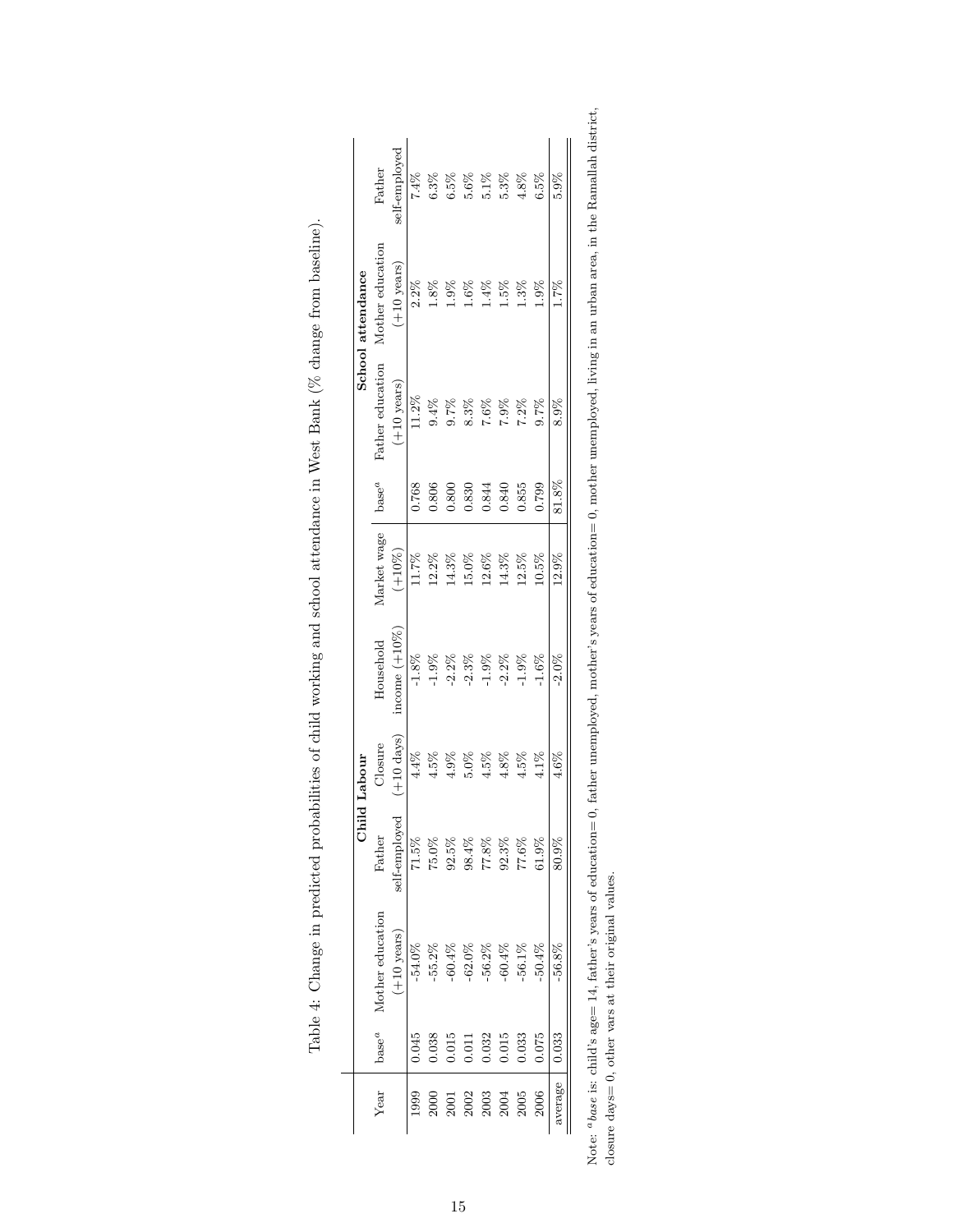to the market wage. That the correlation between the market wage and child labour is significant confirms for the Palestinian case, as it has been found for other developing countries, the important role played by the opportunity cost of not working in determining children's choice. More generally, this evidence indicates that the choice of child labour may be related, in addition to a number of other elements, to the characteristics of the labour market. Our estimation results also show that during the conflict periods the relationship between labour market condition and child labour is modified with respect to normal days. During the closure days, the lower the market wage the higher child labour, i.e. as the condition of the labour market worsen child labour increases. This indicates that child labour is in part a response to the worsening of the general economic condition as caused by closures.

The second objective of the paper was to evaluate the effect of closures on child labour and schooling and how the number of closure days affected the relationship between the market wage - the opportunity cost of not working - and child decision. The reason for which we expect closure to affect child labour is the following. Since the Second Intifada, the possibility to work in Israel for Palestinian workers has become subject to, somehow unpredictable, military considerations. It follows that more closure days lead to more domestic unemployment, lower wages and (on average) higher poverty.<sup>[10](#page-15-0)</sup> Our results show that increasing the number of closure days actually increases the probability of child labour. Our results also show that the effect is not related only to children whose father is employed in Israel. This means that the effect of closure reverberates on children decision through its effect on the whole West Bank economy. As for interaction variables, it is worth emphasizing that the number of closure days modifies the relationship between labour market condition and the conflict. Thus they have a really important role in shaping the way in which the economy is affected by the conflict.

Even if the main focus of the present paper is on the effect of changes in the labour market on child labour, one may also want to see if there is any evidence of child and adult labour being substitutes. While we do not perform a formal test of this hypothesis, the estimated correlation between the number of male unemployed in the household and child labour (and schooling) can give us some indication on this regard. Indeed the results indicate that the higher the unemployment at the household level the lower is the probability that a child works. This does not contradict the hypothesis that children and adult work are *substitutes*.<sup>[11](#page-15-1)</sup> On the other hand, it is not in accordance with the hypothesis that poverty is the only driving force behind child labour. If poverty were the only factor at play, one would expect positive correlation between household adult unemployment and child labour, and a negative correlation with schooling. Furthermore, assuming that the higher adult unemployment in a household is a micro level indicator of a weak labour market, this also suggests that child labour is positively correlated with labour market opportunities. Finally also note that the higher positive correlation between self-employed and child labour rather than between unemployed father and child labour in WB is in accordance with the findings of Basu et al (2009). This possibility is also suggested by the evidence discussed by Edmonds and Turk (2004) that, in Vietnam, households that have their own businesses are more likely to have their children do labor.

<span id="page-15-0"></span>Our results also highlight the possible differences between the determinants of child and school-

 $10$ Miaari and Sauer (2006) estimates that doubling of the frequency of closures reduces the mean monthly earnings of Palestinians from the West Bank by 2.5%.

<span id="page-15-1"></span> $11$ While our analysis cannot be taken as revealing causality on this issue, there is no evidence in the literature on child labour that child labour affects parent's or adult household members' employment decision (see for instance Manacorda (2006)). Note that the negative correlation between child labour and unemployment at the household level implies that the child find it more difficult to get employed if adults in the same household fail to find a job. This can be interpreted as showing that the child has a lower probability of working because he belongs to a family whose members have some unobservable characteristics that make them not likely to be employed.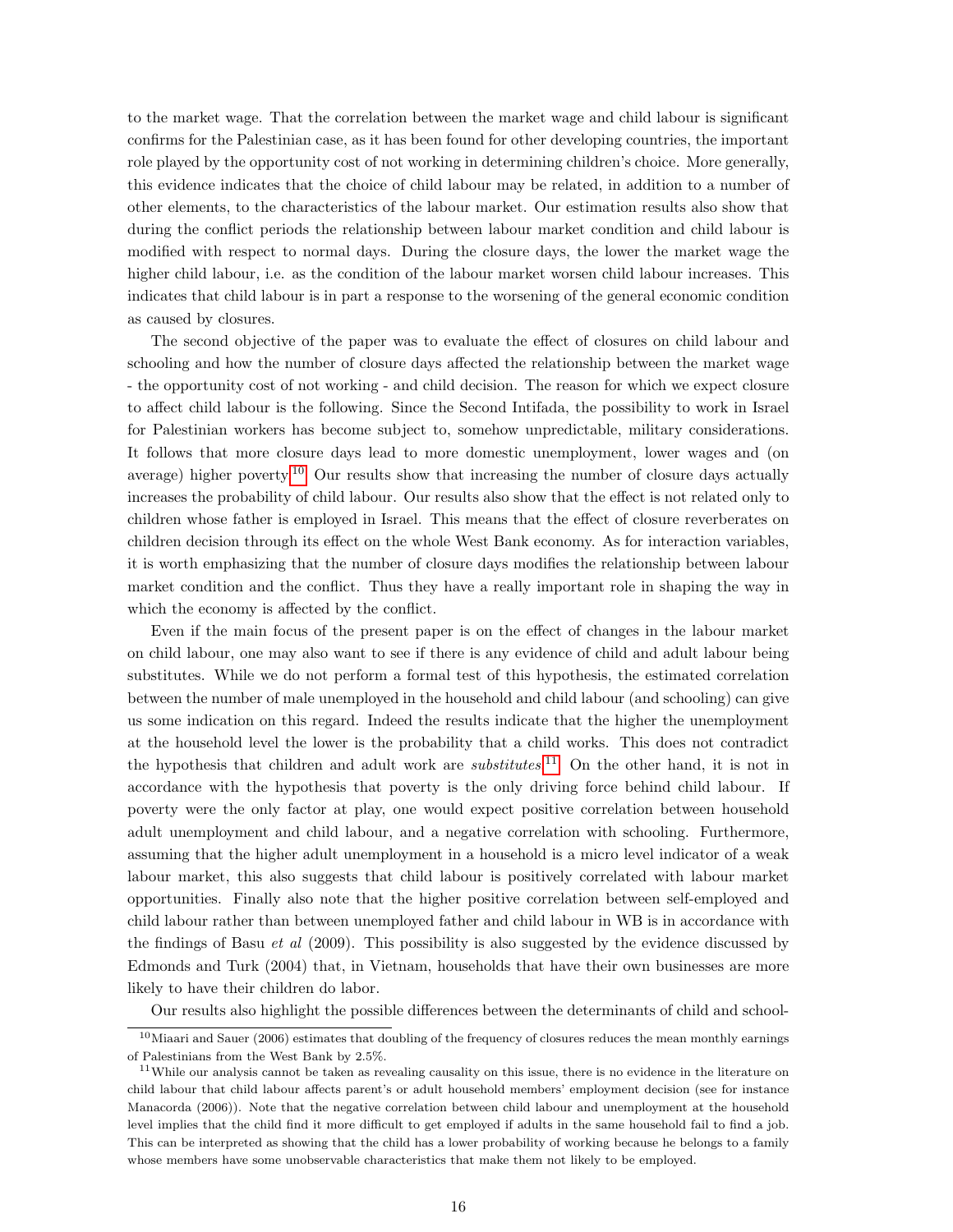ing decision. It clearly emerges from our analysis that, although the two decisions are correlated, there are probably different determinants at play. Indeed, schooling decision appears not to be related either to market wage or to the number of closure days. We speculate that an analysis of the determinants of schooling attendance would probably require also additional information on the quality of education, the accessibility or the cost of education, etc. Unfortunately, all these demand for schooling variables are at the moment not available. The use of district dummies, while being only possible control, is admittedly not sufficient to account for all that characteristics that may strongly influence school attendance decision. Further analysis and data collection is needed on this important aspect.

#### 5.3 Robustness checks and other model specifications

We performed a number of robustness checks and we also considered some alternative model specifications. To begin with, we considered the possible effect of outliers in household income. We excluded from the sample the households for which the income was larger than 15 times the average income of the sample. This does to change our results and hence the conclusion. Then we excluded the household income variable from the estimation in order to check whether our results survive in a larger sample not confined by the missing values in household income. We also estimated the model using as a set of proxies for the family economic wellbeing like the ratio of employed adult in the household, the ratio of household members employed in the private sector, in the public sector and self employed. The objective is to have proxies that do not require the household members to declare a wage. In all these cases the sign and significance of our variables of interest do not change. We estimated the model with a sample of low-income households, that is households with a monthly income equal or less than the sample average. The results about market wage and closure remain unchanged. Interestingly, household income turns out to be negatively correlated with the probability of child labor and positively correlated with schooling. In addition we estimated the model using a set of dummy variables for different intervals of household income. Results show that the probability of child labour is higher for lower income household with respect to high income ones.

We also estimated the model including two additional interaction variables. We used interaction of closure days with household income and unemployment at the district level. The idea is to check whether during the period of intensified conflict (closure of the borders) the association between income and child labour implied by the luxury axion is reinforced or weakened and unemployment at the district level shows any associated with child labour. Both these interaction variables turn out to be insignificant while all other results remain unchanged with respect to the base model.

It may be that child labour has a cyclical component related to the school holidays. To control for this we estimated the model including a dummy variable for the summer period. The variable turns out to be significant for child labour with all other variables maintaining their sign and significance.

In our baseline estimation we have used correction for error correlation for market wage clusters. Since in our regression there is a number of district and household level variables which are constructed from individual data, as robustness check we also used correction for error correlation around each of these variables, maintaining robust standard error for other variables. Our results do not change over this set of robustness checks.

As a final robustness check, we also estimated the model controlling for the characteristics of the labour demand at the district level. Since the informal sector is the more likely candidate for employing children, we estimate the model controlling for the share of informality at the district level. The variable turns out to be non-significant. Finally, following Wahba (2006), we estimated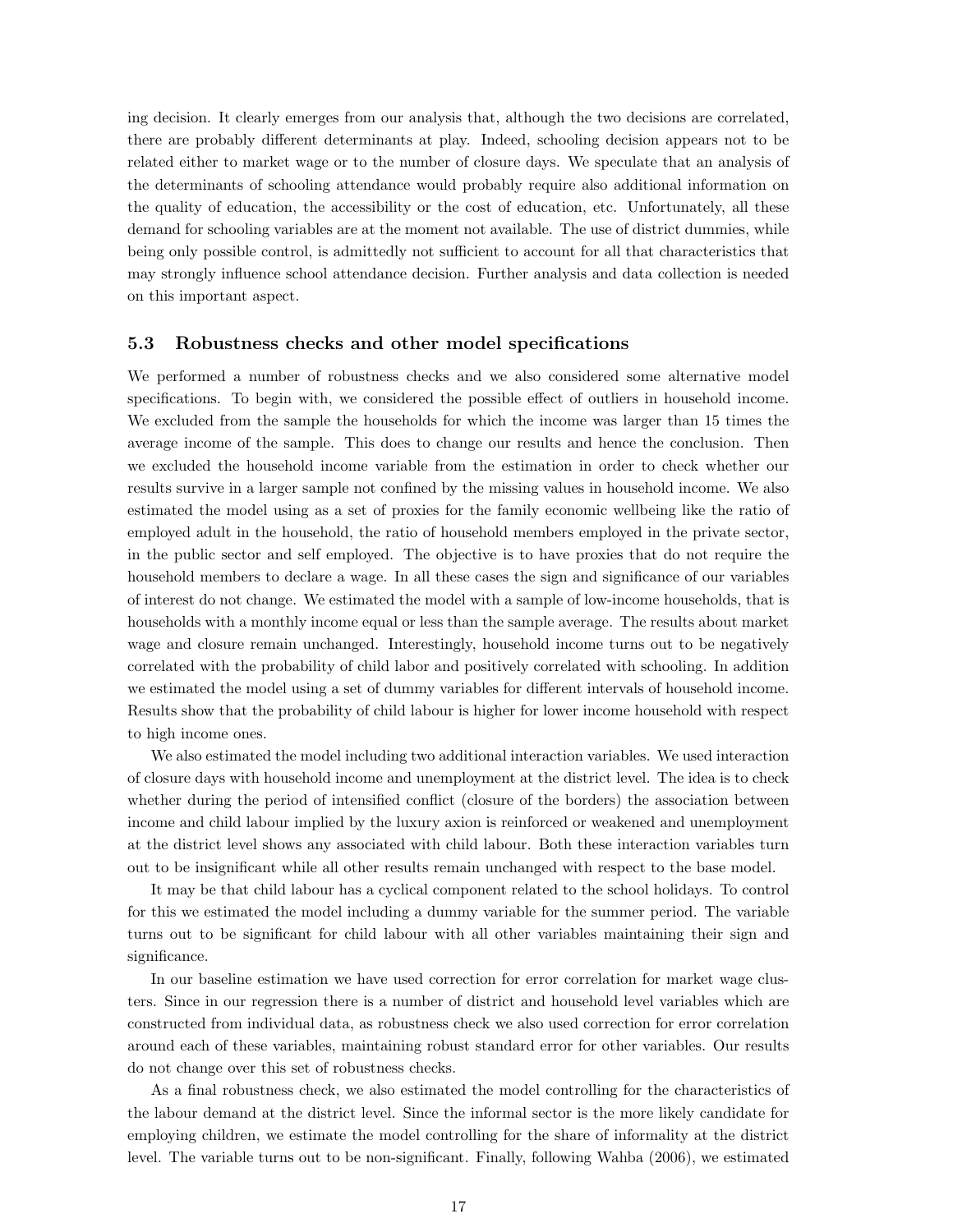the model including as proxies for the structures of the labour market, in addition to the informality share, also the share of workers employed in the public sector and the share of workers employed in the manufacturing sector. Results show that the latter is positively significantly correlated with child labor and negatively correlated with school attendance. Interestingly also unemployment at the district level becomes significant with negative sign, meaning that where unemployment is higher child labour is lower. This is additional evidence that confirms our results indicating the importance of the labour market conditions for child labour. All other results, and in particular the effect of market wage and number of closure days, do not change in this last set of estimations.

## <span id="page-17-0"></span>6 Concluding remarks and further research

In this paper we presented an analysis of the determinants of child labour and school attendance of Palestinian children in West Bank during the period 1999-2006. In particular, we studied how the characteristics of the local labour market and the intensity of the conflict are related to the children's outcome.

Some of our results confirms findings of previous studies; others are novel. One main finding is the positive and highly significant relation between the district (low-skilled) market wage and child labour. This result clearly indicates that the local labour market is an important determinant of child labour dynamics in West Bank. Since previous contributions have shown that the local labour market in West Bank is strongly influenced by the conflict, it is not surprising to find that the latter also affect child labour. The number of closure days have both a direct and an indirect impact on child labour in West Bank. For the direct effect, we find that the number of closure days increases the probability of child labour. And for the indirect effect, we find that during periods of conflict the relation between the labour market condition and child labour is reversed, with the income effect prevailing with respect to the substitution effect. Our analysis thus identifies a novel channel through which the situation of constant conflict with Israel is affecting the human capital formation, and in a broad sense the Palestinian economy.

### References

- [1] Ahmed, I. 1999. Getting Rid of Child Labour. Economic and Political Weekly, vol.27, 1815- 1822
- [2] Al Kafri, S. (2003). Impact of Israeli measures on Palestinian child labor and schooling. ERF Working Paper Series no.215
- [3] Amin, S., Quayes, S. and Rives, J.M., 2006. Are Children and Parents Substitutes or Complements in the Family Labor Supply Decision in Bangladesh? The Journal of Developing Areas, vol.40 (1), 15-37
- [4] Angrist, J.D. (1995). The economic returns to schooling in the West Bank and the Gaza Strip. American Economic Review, vol.85 (5), 1065-1087
- [5] Angrist, J.D. (1996). Short-Run Demand for Palestinian Labor. Journal of Labor Economics, Vol.14 (3), 425-453
- [6] Aranki, T.N. (2004). The Effect of Israeli Closure Policy on Wage Earnings in the West Bank and Gaza Strip. Orebro University Working Paper Series no.4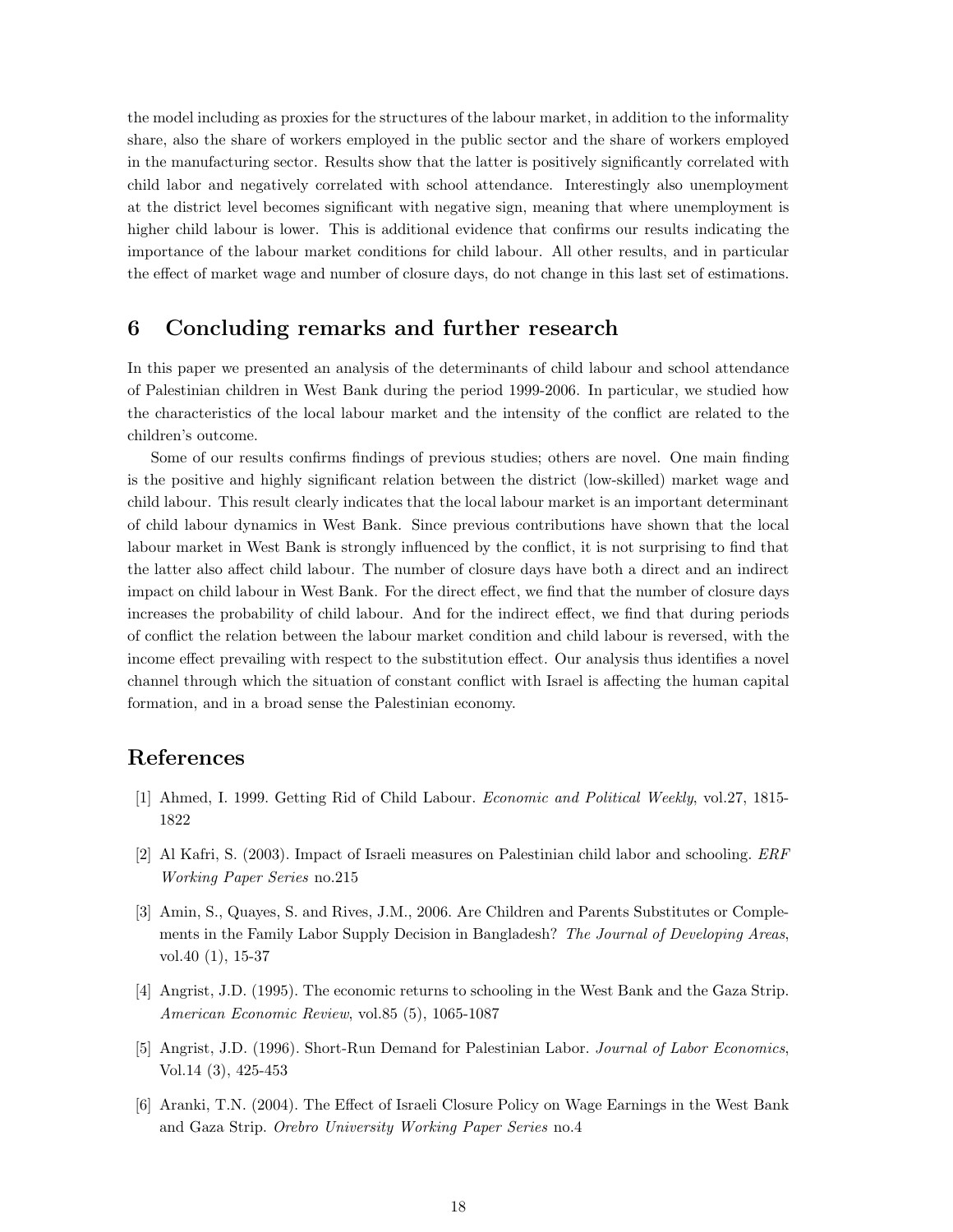- [7] Barros, R., Mendonca, R. and Velazco, T. (1994). iIs Poverty the Main Cause of Child Work in Urban Brazil? Texto para Discussao no. 351. Rio de Janerio: Instituto de Pesquisa Economica Aplicada.
- [8] Basu, K. and Van, P.H. (1998). The Economics of Child Labor. American Economic Review, vol.88, 412-427
- [9] Basu, K., Das, S. and Dutta, B. (2009). Child Labor and Household Wealth: Theory and Empirical Evidence of an Inverted-U. Journal of Developmen Economics, forthcoming.
- [10] Bhatty, K. 1998. Educational Deprivation in India: A Survey of Field Investigations. Economic and Political Weekly, vol.33(27), 1731-1740 and vol.33(28), 1858-1869
- [11] Birzeit University Development Studies Programme and UNICEF (2004). The Children of Palestine in the Labour Market (A qualitative participatory study).
- [12] B'Tselem (2007). Annual Report: Human Rights in the Occupied Territories. B'Tselem The Israeli Information Center for Human Rights in the Occupied Territories, Jerusalem
- [13] Dar, A., Blunch, N., Kim, B. and Sasaki, M. (2002). Participation of Children in Schooling and Labor Activities: A Review of Empirical Studies. Social Protection Discussion Paper, No. 0221, World Bank
- [14] Desai, S. and Jain, D. (1994). Maternal employment and changes in family dynamics: the social context of women's work in rural India. Population and Development Review, Vol. 20 (1), 115-136.
- [15] Diamond, C. and Fayed, T. (1998). Evidence on substitutability of adult and child labour. Journal of Development Studies, vol.34 (3), pp.62-70.
- [16] Duryea, S. and Arends-Kuenning, M. (2003). School Attendance, Child Labor and Local Labor Market Fluctuations in Urban Brazil. World Development, vol.31(7), 1165-1178.
- [17] Edmonds, E. and Turk, C. (2004), 'Child Labor in Transition in Vietnam', in P. Glewwe, N. Agrawal and D. Dollar (eds), Economic Growth, Poverty and Household Welfare in Vietnam. Washington DC: World Bank, pp. 505- 550
- [18] Elkhafif, M. A. T. and Daoud, Y. S. (2005). A model for the Palestinian labor markets and wage earnings. Economic Research Forum Conference
- [19] Farsakh, L. (2002). Palestinian labor flows to the Israeli economy: A finished story? Journal of Palestine Studies, Vol. 32 (1), 13-27
- [20] Francavilla, F. and Giannelli, G.C. (2007). The relation between child labour and mother's work: the case of India. IZA Discussion Paper No. 3099
- [21] Levison, D. (1991). Children's Labor Force Activity and Schooling in Brazil. Unpublished Dissertation. Ann Arbor, MI: University of Michigan.
- [22] Lieten, G.K. 2000, 'Children, Work and Education I', Economic and Political Weekly, vol. 25, 2037-2043
- [23] Kadri, A. and Macmillen, M. (1998). The political economy of Israel's demand for Palestinian labour. Third World Quarterly, vol.19, 297-311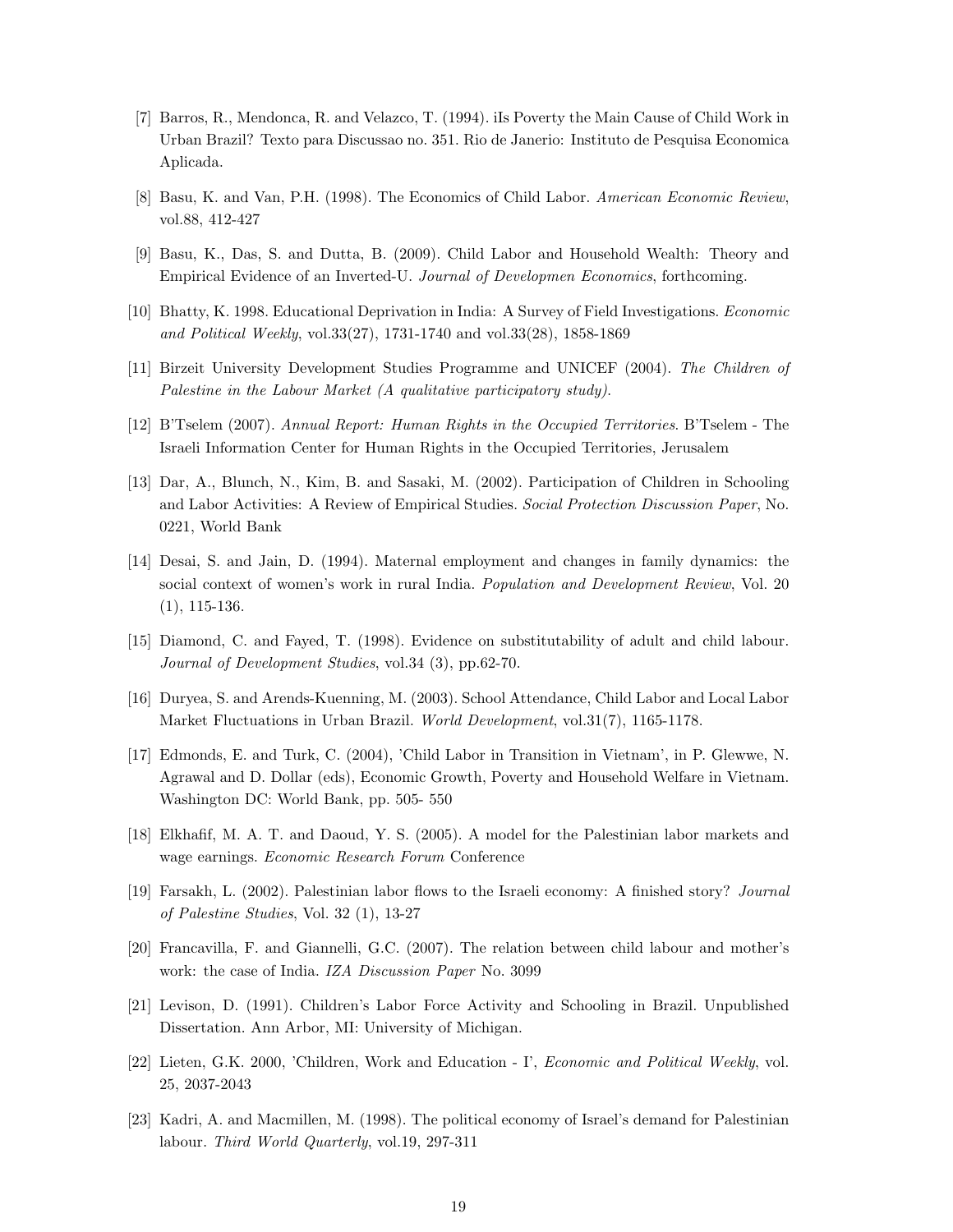- [24] Manacorda, M. (2006). Child Labor and the Labor Supply of Other Household Members: Evidence from 1920 America. American Economic Review, vol.96(5), 1788-1801.
- [25] Miaari, S. H. and Sauer, R. M. (2006). The Labor Market Costs of Conflict: Closures, Foreign Workers, and Palestinian Employment and Earnings. IZA Discussion paper No. 2282.
- [26] OCHA (2007). The Humanitarian Monitor. UN-Office for the Coordination of Humanitarian Affair - Occupied Palestinian Territory, Jerusalem
- [27] PCBS (2001). Impact of the Israeli Measures on the Palestinian Labour Market. Palestinian Central Bureau of Statistics, Ramallah, Palestine
- [28] Ray, R. (2000a). Analysis of child labour in Peru and Pakistan: A comparative study. Journal of Population Economics, vol.13, 3-19
- [29] Ray, R. (2000b). Child Labor, Child Schooling, and Their Interaction with Adult Labor: Empirical Evidence for Peru and Pakistan. The World Bank Economic Review, vol.14 (2), 347-67
- [30] Rosenzweig, M. (1981). Household and non-household activities of youths: issues of modelling, data and estimation strategies, in Rodgers G, Standing G (eds) Child work, poverty and underdevelopment. ILO, Geneva, 215-244
- [31] Ruppert Bulmer, E. (2003). The impact of Israeli border policy on the Palestinian labor market. Economic Development and Cultural Change, vol.51 (3), 657-676
- [32] Saleh, B. (2004). Economic conditions and resistance to occupation in the West Bank and Gaza Strip: There is a causal connection. Topics in Middle Eastern and North African Economies, vol.6
- [33] Sayre, E. (2001). Labor demand and the wage gap in the West Bank and the Gaza Strip. Contemporary Economic Policy, vol.19 (2), 231-224
- [34] Shaban, R.A. (1993). Palestinian labour mobility. International Labour Review, vol.132 (5-6), 655-72.
- [35] United Nations (2002). The Impact of Closure and Other Mobility Restrictions on Palestinian Productive Activities. UN-Office of the United Nations Special Coordinator, New York
- [36] Wahba, J. (2006) The influence of market wages and parental history on child labour and schooling in Egypt. Journal of Population Economics, vol.19, 823-852
- [37] World Bank (2003). Two Years of Intifada, Closures and Palestinian Economic Crisis: An Assessment. The World Bank, Washington